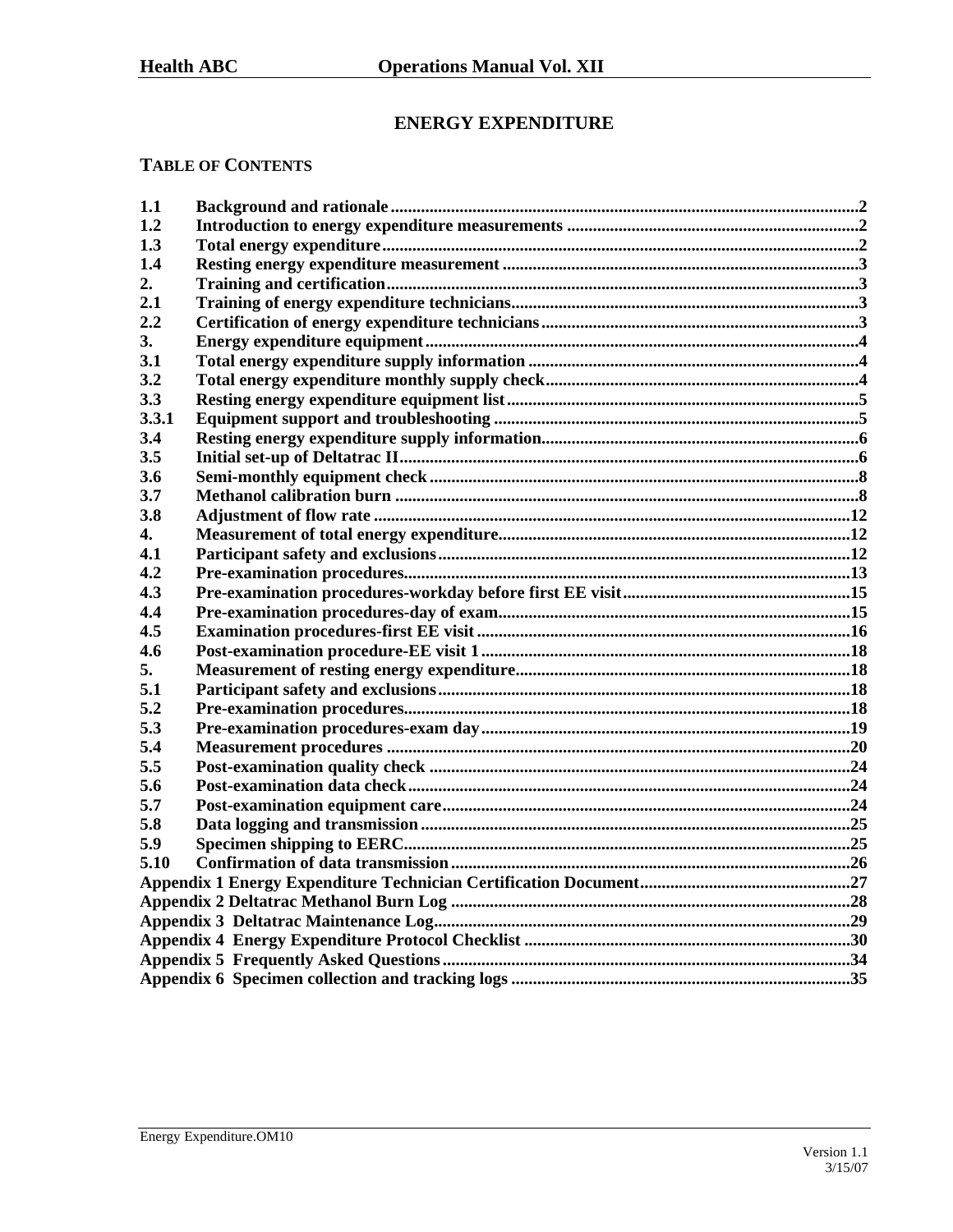## **ENERGY EXPENDITURE**

## **1.1 Background and rationale**

Significance of Energy Expenditure: The first law of thermodynamics states that energy cannot be created or destroyed. As applied to the human body, this means that energy expenditure must equal metabolizable energy intake plus change in body energy stores. Weight changes therefore may result from either changes in energy expenditure or energy intake. Measurement of energy expenditure thus permits one to partition any change in weight between either input or expenditure. Furthermore, energy expenditure can be used to determine the energy needs of the elderly.

By combining measures of total energy expenditure with those of resting energy expenditure further information can be obtained. The difference between total energy expenditure and resting energy expenditure is the energy expenditure in physical activity and the thermic effect of meals. Because the latter is relatively small and similar across individuals, the difference also provides an objective measure of the energy costs of physical activity. This will provide insight into the quality of life and provide a baseline measure of physical activity.

### **1.2 Introduction to energy expenditure measurements**

The University of Wisconsin serves as the Energy Expenditure Reading Center (EERC) and will provide centralized analysis for the measurement of total energy expenditure by doubly-labeled water and reading of the resting metabolic rate data. Tasks of the Center include protocol design; training of field center personnel on the use of the energy expenditure equipment and supplies; preparation of loading doses of doubly-labeled water for use by field centers; analysis of physiological specimens for deuterium and oxygen-18 to determine energy expenditure; collating, analyzing and storing energy expenditure data; providing quality assurance of energy expenditure data; transmitting energy expenditure data analysis to the Coordinating Center at specified intervals; providing technical support to the field centers; and participating in the analysis and publication of results.

### **1.3 Total energy expenditure**

Total energy expenditure is the amount of energy that an individual uses throughout the 24-hour day. It includes resting energy expenditure, the thermic effect of meals, and the energy expended during physical activity.

Total energy expenditure will be measured by the elimination of water labeled with two heavy atoms, deuterium and oxygen-18. After a loading dose of the labeled water, deuterium is eliminated from the body as water and oxygen-18 as water and carbon dioxide. The difference between the elimination rates is therefore a measure of carbon dioxide production. Carbon dioxide is the end product of energy metabolism and thus provides a measure of energy expenditure. The measurement involves the administration of the labeled water and collection of physiologic specimens on two days separated by 12 to 16 days. The measurement of total energy expenditure therefore requires two clinic visits separated by 12 to 16 days.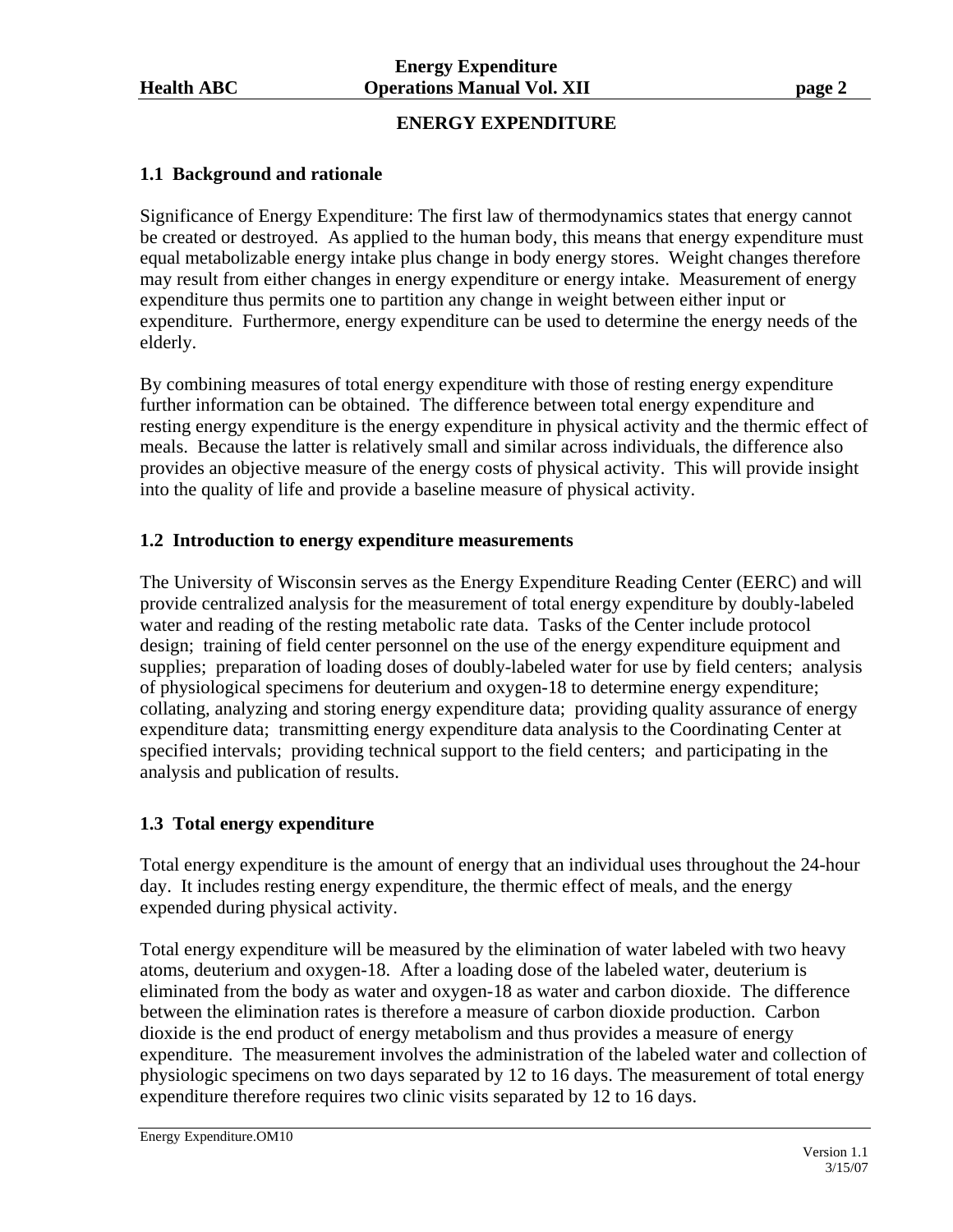## **1.4 Resting energy expenditure measurement**

Resting metabolic rate will be measured with  $a + II$  Respiratory Gas Analyzer. This is a portable unit that measures the concentrations of oxygen and carbon dioxide in air streams entering and exiting a clear plastic bubble placed over the participant's head. Oxygen consumption and carbon dioxide production are calculated from the change in concentration and flow rate. The measurement must be made under standard conditions and requires about 40 minutes to complete.

It is vital that the methods used to measure energy expenditure be consistent between the field centers to insure that the data is uniform across the study cohort. Standard techniques for instrument calibration, data collection, and specimen handling must be followed to insure comparability between sites. This requires that all field center personnel responsible for performing the energy expenditure protocol be trained and certified by the EERC. Training and certification of field center personnel will be performed prior to initiation of the energy expenditure protocol. Monthly reevaluation will be confirmed after review of energy expenditure calibration data and participant data by the EERC.

## **2. Training and certification**

## **2.1 Training of energy expenditure technicians**

A representative of the EERC will travel to the field center to conduct the initial training session. Training for measurement of resting energy expenditure and total energy expenditure will be combined. Energy expenditure technicians will be trained in the administration of the loading dose, specimen collection, specimen handing, and use of the Deltatrac metabolic monitor. Energy expenditure technicians will also be trained to accurately complete the questionnaires and participant transmittal forms. After completion of training energy expenditure technicians will be certified as described below. New personnel will be trained by certified energy expenditure technicians or other trained personnel such as the local QC Coordinator. The new personnel will require certification as described below. The use of the Health ABC staff ID number will provide tracking information so the EERC can perform technician-specific quality control assessment on a monthly basis.

## **2.2 Certification of energy expenditure technicians**

Energy expenditure technicians must be certified before they can be involved in the Energy Expenditure protocol. The certification procedure is as follows.

- 1. Five methanol calibrations will be performed as described in section 3.7.
- 2. Three resting energy expenditure determinations will be performed in succession on one individual as described in section 5, except that an overnight fast is not required of this individual. The test participant is required to have fasted at least 2 hours, and the time of the last meal should be noted on the submission form.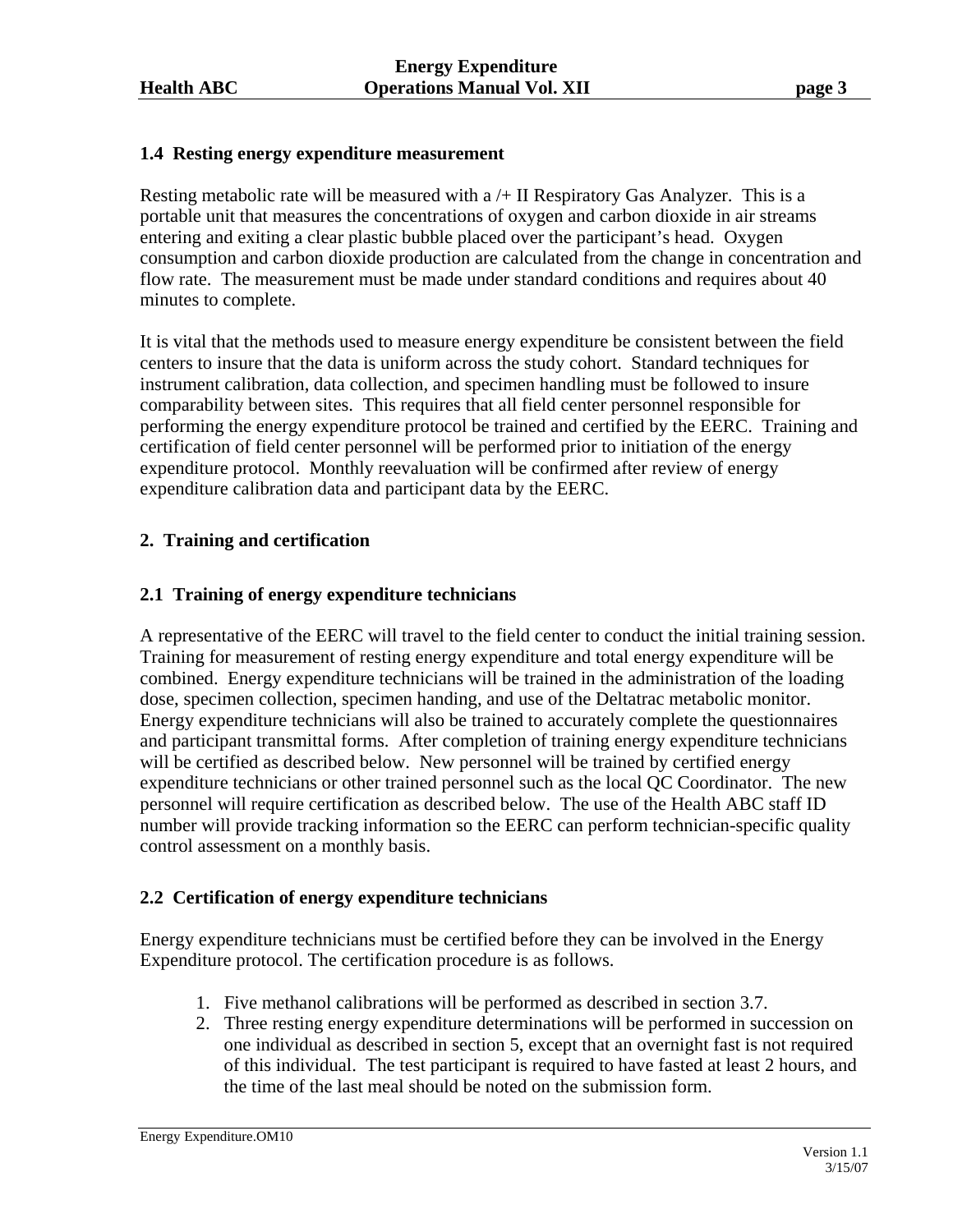#### **Energy Expenditure Health ABC Operations Manual Vol. XII page 4**

- 3. A sample questionnaire will be completed.
- 4. The methanol calibration and resting energy expenditure will be sent to the EERC along with questionnaires and certification form. Information will be transmitted as specified in section 5.
- 5. The EERC will evaluate the data using the quality control criteria cited in section 5.
- 6. If the data grades as high quality, certification will be issued.

Indicators of poor quality will be:

- 1. Excessive variation between methanol burns
- 2. Excessive variation between resting energy expenditure determinations
- 3. Excessive variation during a single resting metabolic rate determination
- 4. Incomplete transmittal forms

Upon satisfactory completion of the certification procedure, the EERC will issue a certification for the energy expenditure technician. The EERC will use the Health ABC staff ID number as provided by the Coordinating Center for tracking. This number must be entered on subsequent transmittal forms and will be used for quality control throughout the Heath ABC Energy Expenditure Protocol.

## **3. Energy expenditure equipment**

### **3.1 Total energy expenditure supply information**

| Doubly-labeled water                               | <b>EERC</b>           |
|----------------------------------------------------|-----------------------|
| Screw capped urine cups, 6/participant             | Local hospital supply |
| Red cap blood collection tubes 1/participant (7mL) | Local hospital supply |
| Corning Cryotubes 6/participant (5 mL), p/n 430656 | Fisher, Sci Prod, etc |
| Avery clear labels                                 | Staples.com or local  |
| Ultra-fine Sharpie black-ink pens                  | Staples.com or local  |
| Ziplock type plastic sandwich bags                 | Local grocery store   |
| Sustical or Ensure, 8 oz                           | Local hospital supply |
| Styrofoam shipping containers.                     | Fisher, Sci Prod, etc |
| Cool Packs (shipping refrigerant)                  | Fisher, Sci Prod, etc |

## **3.2 Total energy expenditure monthly supply check**

At the beginning of each month, the energy expenditure technician should check their supply inventory. If the inventory is less than a 6-week supply of any material, supplies should be ordered. An exception can be made in the last month of the energy expenditure study.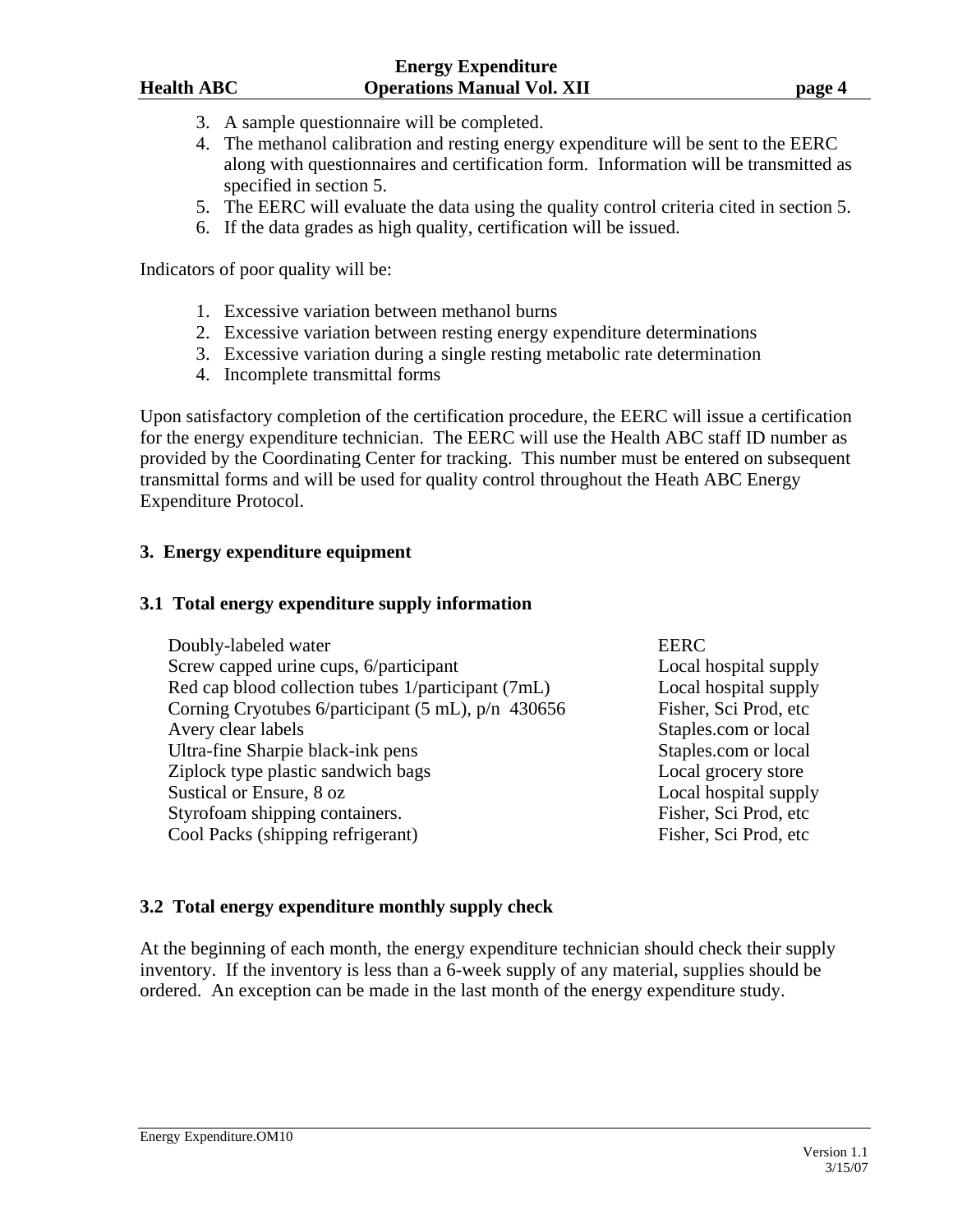Assuming that one participant is enrolled in the energy expenditure protocol each working day, then a 6-week supply is:

| Doubly-labeled water                   | 20 of each of the four sizes |
|----------------------------------------|------------------------------|
| Red cap, blood collection tubes        | 30                           |
| Syringes, needles and other blood draw |                              |
| supplies                               | 30                           |
| Urine cups                             | 150                          |
| Pasteur pipettes                       | 150                          |
| Corning Cryotubes (5 mL)               | 150                          |
| Avery clear labels                     | 330                          |
| Ultra-fine Sharpie black-ink pens      | 5                            |
| Ziplock type plastic sandwich bags     | 30                           |
| Sustical or Ensure, 8 oz               | 30                           |
| Hospital gown                          | 60                           |
| Styrofoam shipping containers          | 6                            |
| Cool Packs (shipping refrigerant)      | 12                           |

## **3.3 Resting energy expenditure equipment list**

 Deltatrac II Metabolic Monitor, SensorMedics, Corp. 22705 Savi Ranch Parkway, Yorba Linda, CA 92687. Phone: 800-231-2466, FAX: 714-283-8471.

This unit is a portable device for the measurement of gas exchange across the lungs. The device measures 42 x 34 x 46 cm and weighs 21 kg. It comes with a plastic bubble that is placed over the participant's head and an InkJet printer. The operating temperature is  $50 - 95^{\circ}$ F with a relative humidity between 10 and 90%. The unit runs on 110 volt line current. **WARNING. A technician must be present at all times after the bubble has been placed over a participant's head to confirm proper delivery of fresh air.** 

## **3.3.1 Equipment support and troubleshooting**

The equipment should be purchased with a two-year warranty/service contract. All equipment failures should be reported to the SensorMedics service facility and repair arranged as soon as possible.

The device is equipped with a computer and CRT display screen. Most errors are detected by the data checking software and reported to the user on the display screen. There is a troubleshooter's guide to the error reports contained in the Operators Manual (P/N 77002).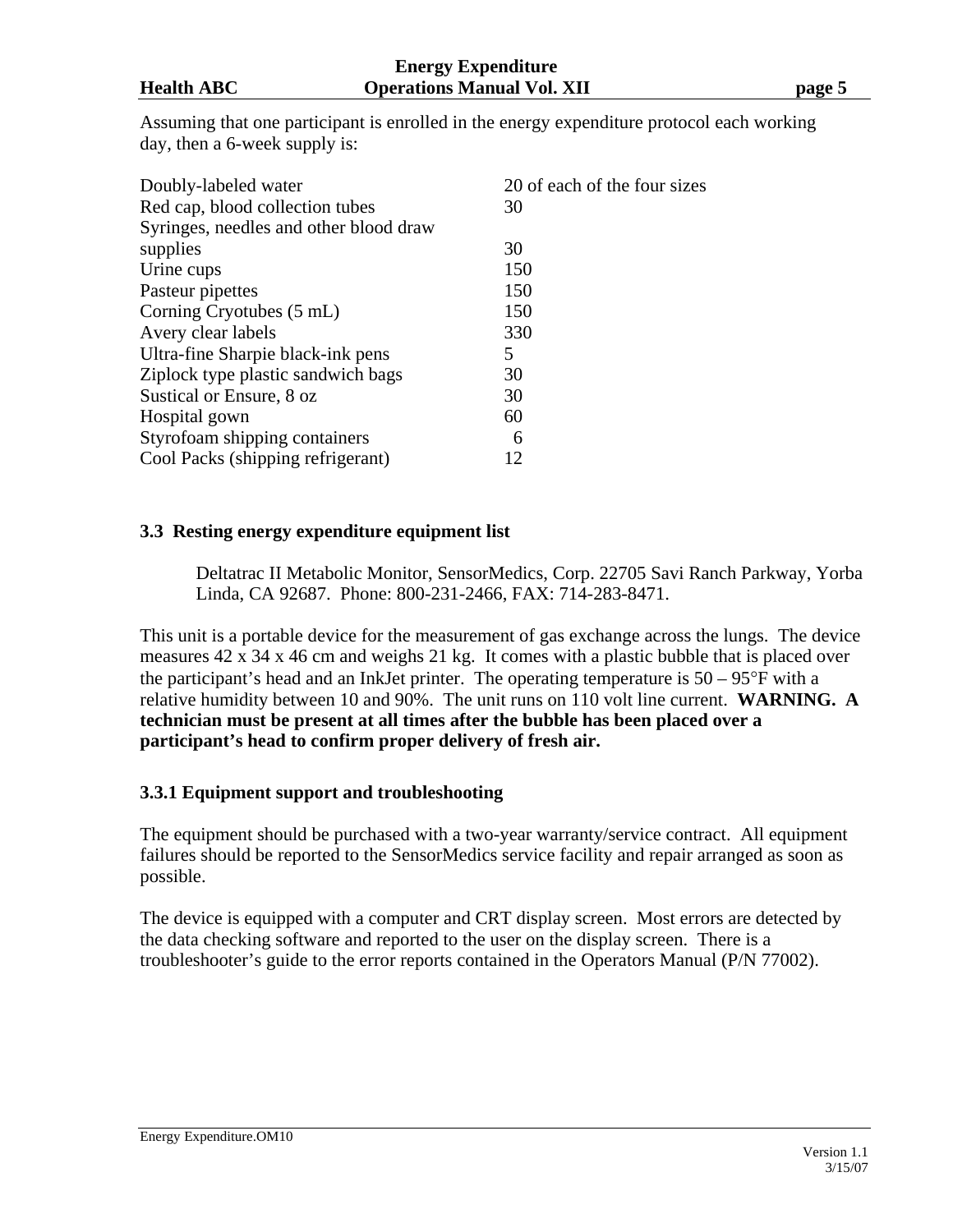#### **Energy Expenditure Health ABC Operations Manual Vol. XII page 6**

## **3.4 Resting energy expenditure supply information**

| <b>Item</b>                          | Vendor                    |
|--------------------------------------|---------------------------|
| Printer paper for Deltatrac II       | Local office supply depot |
| Inkjet cartridges for Deltatrac II   | Local office supply depot |
| Glutaraldehyde disinfecting solution | Hospital supply           |
| Methanol, reagent grade, 500mL       | Local chemical supply     |

## **3.5 Initial set-up of Deltatrac II**

Calibration will involve five Methanol burns (see below, section 3.7) done over 3 or more days. The CO2 needs to be within 2% of each burn. The coefficient of variation of those five burns needs to be <3%. Continue calibration until unit meets these requirements.

Connect the water trap, inspiratory gas sampling line, and air flow hose as directed for canopy mode (Figure 3-3 on page 3-7 of Deltatrac II manual – see below). Be sure that neither the inspiratory inlet line nor the hose are located in a dusty place.



Figure 3-3 Patient Connections in Canopy Mode with Room Air

Plug the unit into line voltage as directed and turn on the unit. The switch is located on the rear. The unit will perform a self-test. If any errors are detected, an error message will appear on the screen. Check against the error list in the SensorMedics Operator's Manual. If the cause of the problem is not obvious, contact your service representative.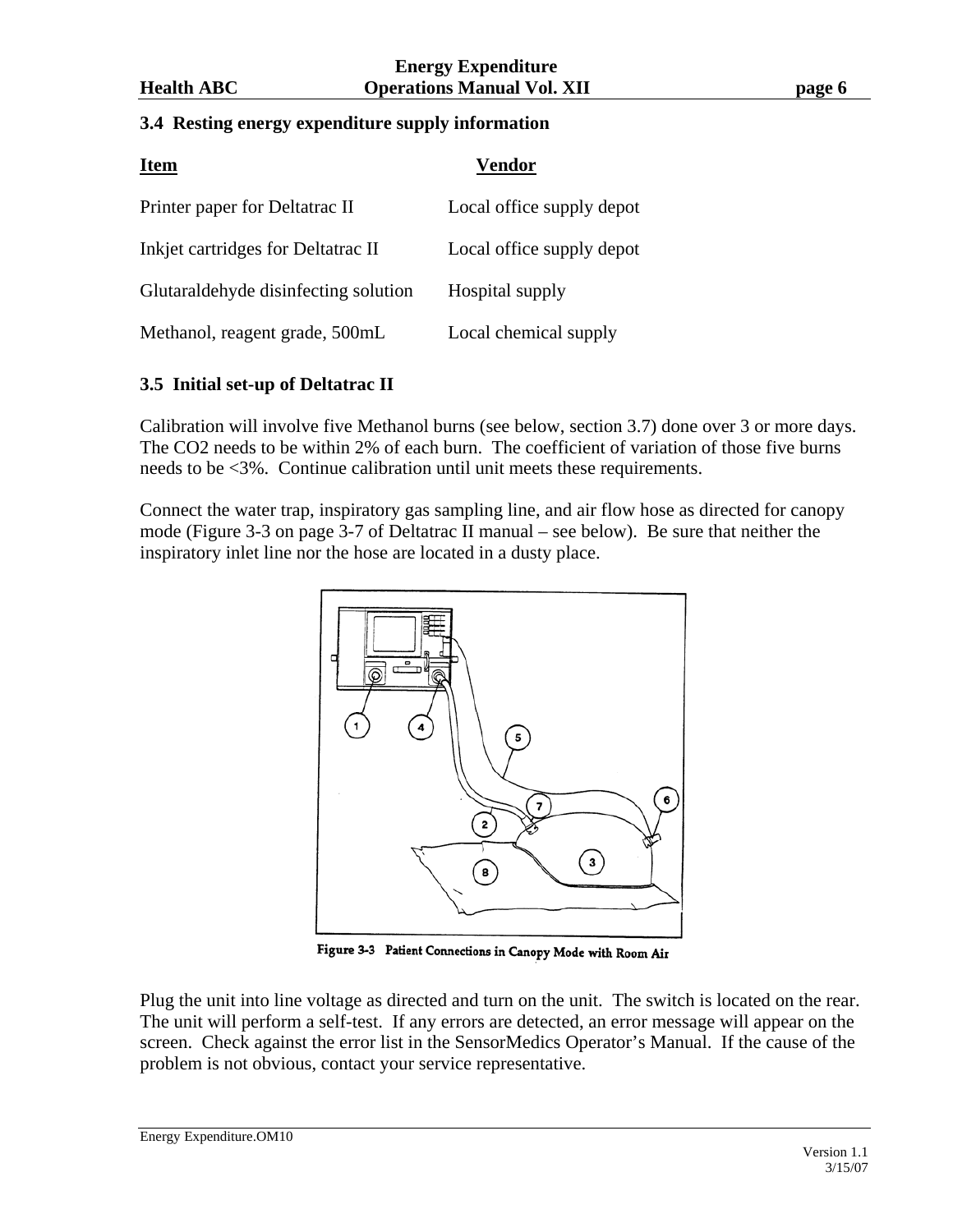#### **Energy Expenditure Health ABC Operations Manual Vol. XII page 7**

Press the CHANGE MODE key on the front panel for 2 seconds and place the unit in the CANOPY MODE. Manually turn the Flow Selector Wheel on the rear of the unit to the adult position. Be sure that the flow outlet is not blocked or otherwise obstructed by printer paper, walls, or other items.

Enter the PERMANENT SETUP. These settings are entered in memory and are retained even if the power is turned off.

If not already in MEASUREMENT OFF state, press the START/STOP key to interrupt the measurement.

Press the SETUP key and the PERMANENT SETUP menu will appear on the screen.

Use the NEXT key to move the cursor to the parameter to edit.

Use the INCREASE or DECREASE keys to edit the parameter.

The SETUP conditions should be:

- 1. TIME=local time
- 2. START DELAY, CANOPY=10 minutes (does not include first 10 minutes in average if artifact suppression is on).
- 3. UNITS =  $KJ$ , CM, KG
- 4. DATA DUMP= off
- 5. POWER ON SETTING  $=$  Canopy
- 6. ARTIFACT SUPPRESSION  $=$  on
- 7.  $AVERAGING = off$
- 8. VT ALARM is not active in the canopy mode. Either setting.
- 9. PRINTER OPERATION = Num (minute by minute printer op)

Set the printer options.

 Press DISPLAY/PRINTER key Press PRINTER OPTIONS Select NUMERIC using the SELECT key to move cursor. Press NORMAL SCREEN

This completes the initial set-up. In addition to these items, the service representative will perform a series of quality control tests. If the unit has performed appropriately during set-up, then it will be the energy expenditure technician's responsibility to run a series of five methanol burns to check the calibration. See section 3.7 for directions.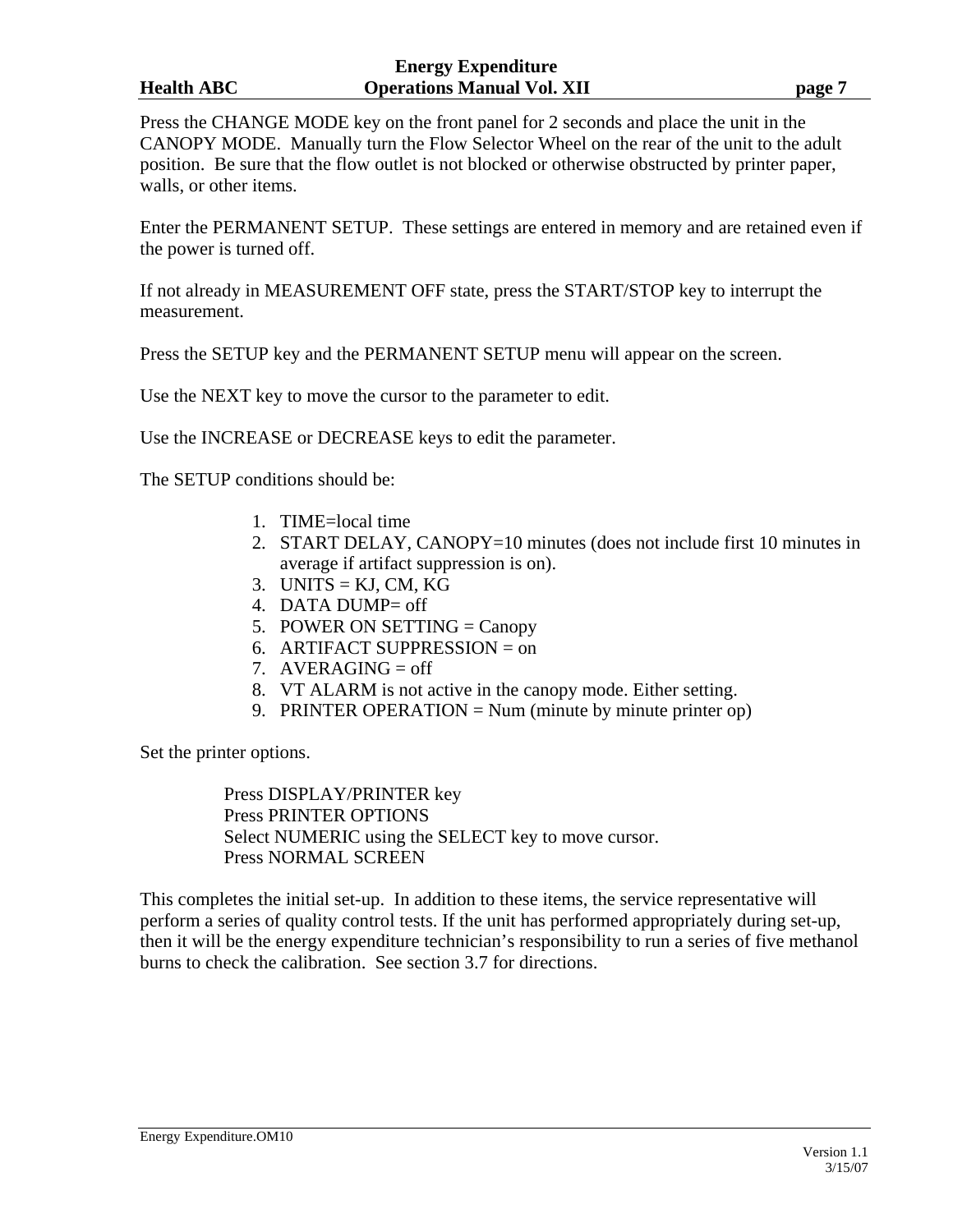## **3.6 Semi-monthly equipment check**

Drain the water trap. Note: as with all physiologic fluids, the contents of the water trap should be treated as a potential biohazard and handled with care.

Inspect the inspiratory gas sampling line and small metal line connector for blockage by dust or other debris.

Inspect all tubing for leaks and insure that all connections are secure.

Clean the air filter on the cooling fan at the rear of the unit. Remove and knock the dust and dirt from the filter. Wash with warm water, drain on a paper towel and let air dry. Reinstall filter.

Clean the exterior of the unit with a rag dampened with a mild detergent. Avoid excess water that might seep into the unit. Avoid contact with plugs and connectors.

Inspect cords for fraying or other damage.

Confirm that all connectors are secure.

Check supplies and order as needed.

Calibrate the pressure transducer

Call the local weather bureau for the current atmospheric pressure Convert to mmHg = 25.4 x pressure in inches of Hg (usually between 720-750 mmHg)

Press CAL key to call the CALIBRATION MENU

Select PRESSURE (key 2)

Adjust the pressure to equal atmospheric pressure as calculated above Perform a methanol burn to check calibration as described in section 3.7.

## **3.7 Methanol calibration burn**

The methanol calibration burns are performed to calibrate the flow rate and the respiratory ratio (a.k.a. respiratory quotient). Methanol is preferred over ethanol because it is easier to obtain at high purity. Methanol burns must be performed as part of the initial testing of equipment performance and energy expenditure technician certification. Additional burns must be performed every two weeks to track any drift in the equipment and recalibrate should such drift be observed.

1. If the metabolic monitor is off, turn it on and let it warm-up for at least 30 minutes.

2. Check that the unit is in the MEASUREMENT OFF mode.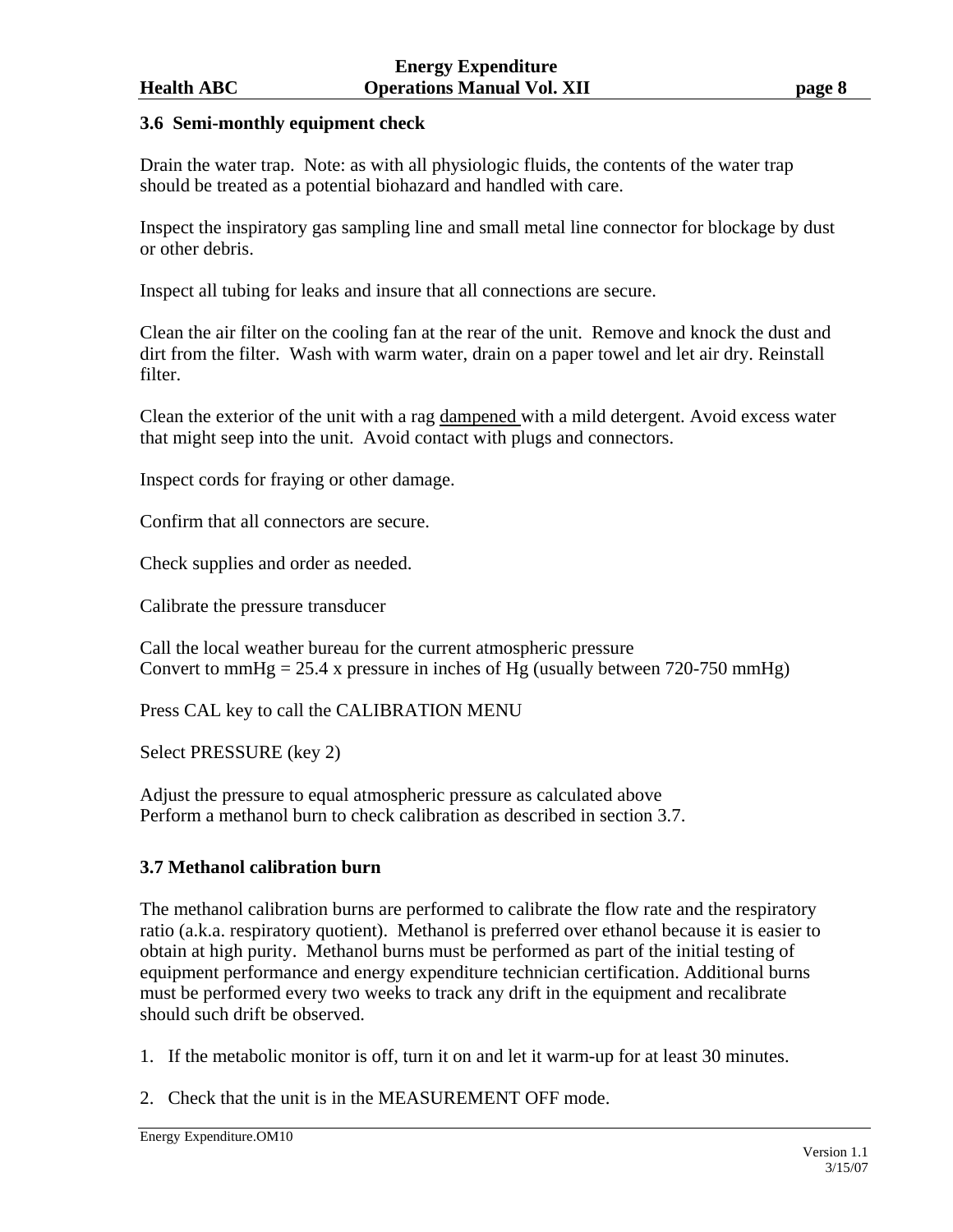- 3. Place the unit in the CANOPY MODE and set the flow wheel to adult mode.
- 4. Press the Cal key and the CALIBRATION MENU will be displayed.
- 5. Press GAS (key 1, next to screen) to start the calibration.

 The unit will begin a baseline check. Avoid long term breathing within 18" of the unit as it is measuring room air and it may detect your breath as baseline.

6. The BASELINE CHECKING screen should appear. You will be requested to wait until stable readings are obtained. O<sub>2</sub> should read 21.0% and  $CO_2$  should read 0.03%.

If the ambient  $CO_2$  level is below 0.03%, then the internal soda-lime water absorber is exhausted. Contact the local service representative for replacement.

7. The unit will automatically proceed to the GAS CALIBRATION screen. The unit will perform a calibration by admitting gas automatically from the internal calibration gas can.

It is assumed that the calibration gas is Datex 95.0%  $O_2$  and 5%  $CO_2$ . Other calibration gases should not be used for the Health ABC.

 If this does not proceed, press START/STOP to interrupt. Return to the CALIBRATION MENU. Press GAS SETUP and select automatic mode. Return to step 5.

8. The unit will automatically proceed to the ADJUSTING VALUES screen. If all proceeds within fail-safe limits, the unit will display "Calibration completed." The  $O_2$  concentration should read 95.0% and the  $CO<sub>2</sub>$  concentration 5.00%.

 If the Datex calibration gas bottle is low in gas, the unit will detect a decreasing gas concentration. It will display the message BOTTLE EMPTY and NO CALIBRATION GAS. Replace the bottle with a fresh Datex bottle with 95.0%  $O_2$  and 5%  $CO_2$ . The bottle is

located behind the right back (front in some cases) panel. It is attached via a threaded connector. Twist the new can into place and be sure that the connection is tight. If not the calibration gas will leak out and need to be replaced again.

 If the adjustment to the calibration gases exceeds 3%, but less than 5%, the unit will display ADJUSTMENT OVER 3% OF  $O_2$  (or  $CO_2$ ). PLEASE REPEAT CALIBRATION. Please do so. If the calibration remains unstable, contact your local service representative.

 If the adjustment exceeds 5%, the unit will not adjust the concentration. The unit will display MAXIMUM ADJUSTMENT FOR  $O_2$  (or  $CO_2$ ) 5%. PLEASE REPEAT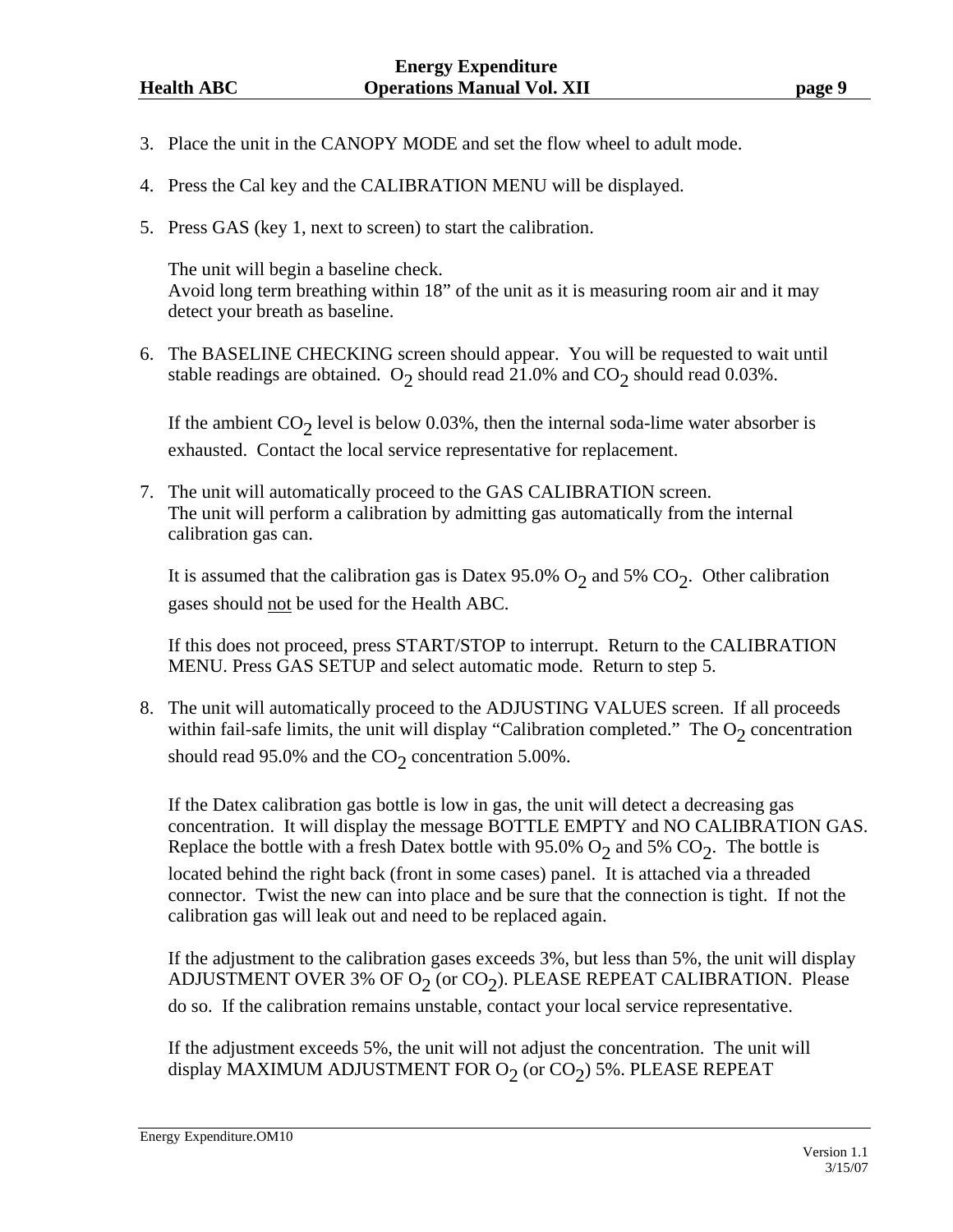CALIBRATION. Check the calibration gas bottle to be sure the connection is tight and the correct gas is in use. If not, contact the local service representative.

 9. Connect the methanol burn kit as shown in figure 5-7 on page 5-9 of Deltrac II operations manual chapter. See below.



Figure 5-7 Alcohol Burning Test Setup

10. Select the following:

Clear possible old results using the END menu.

Go to the DISPLAY OPTIONS menu and select AVERAGING OFF.

Select ARTIFACT SUPPRESSION OFF.

Go to PRINTER OPTIONS and select NUMERIC PRINTER OUTPUT.

Using the pipette from the burn kit, fill the alcohol burn vessel with **exactly** 5.0 mL  $(+1\%)$  of methanol.

 Between uses the methanol should be stored in a sealed jar with desiccant. If the methanol bottle is less than 1/3 full, purchase a new bottle and properly dispose of the old methanol.

11. Using a pipette bulb or pipette wheel (do not mouth pipette), fill the pipette to above the mark. There should be no air bubbles in the pipette. Slowly release methanol until the base of the meniscus is level with the 5.0 mL mark.

Touch the drop at the tip to the methanol bottle.

Let the methanol drain into the burn vessel.

Touch the drop at the tip to the burn vessel. Do not blow out the pipette.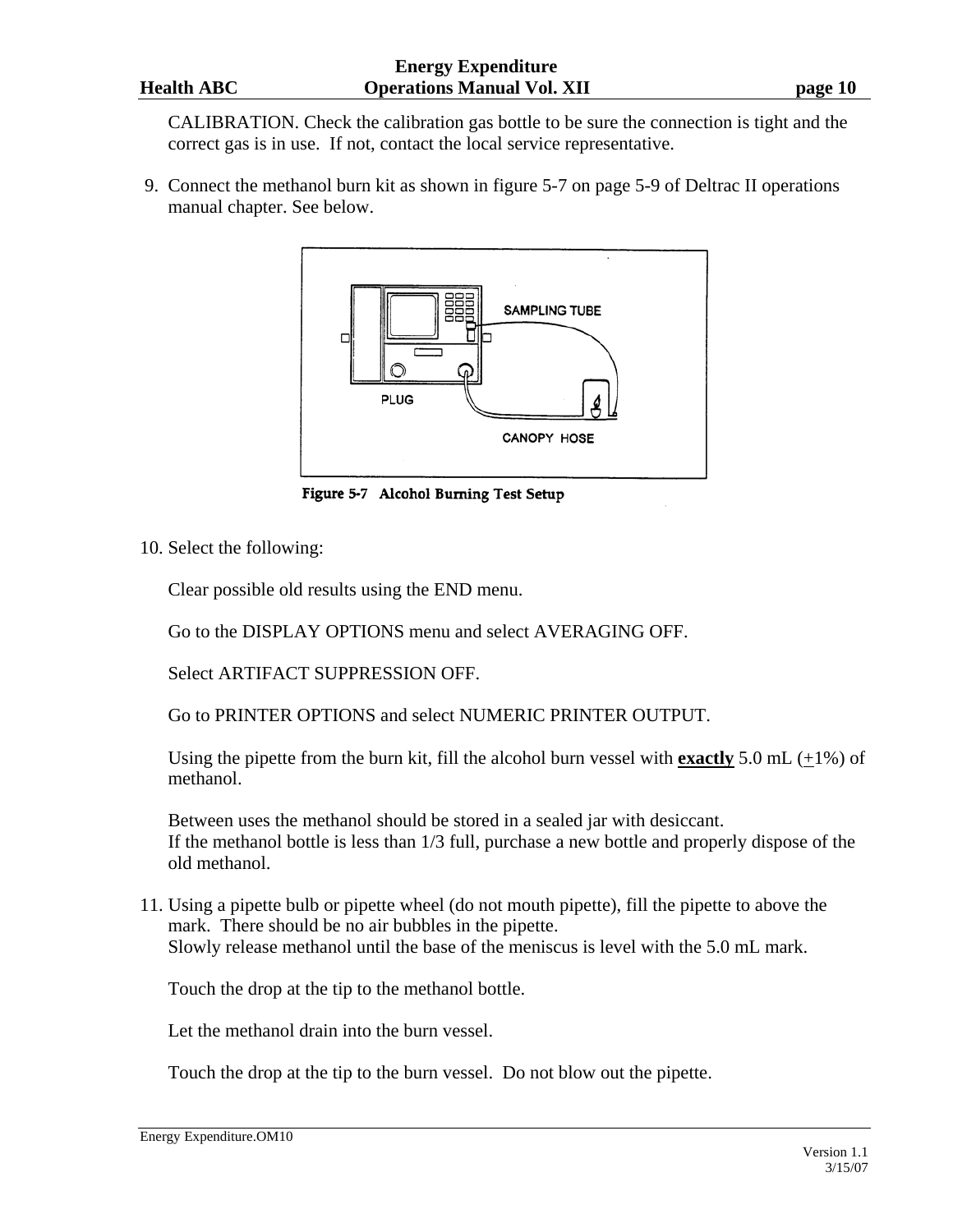Recap the methanol bottle and return to storage.

 Do not wait more than 2 minutes after filling the vessel to start the burn in order to minimize evaporative loss.

- 12. Start the measurement by pressing START/STOP. The measurement sequence will begin after a 30 second delay, and the measurement time on the display will be reset to zero.
- 13. After the measurement time is set to zero, light the methanol. Use appropriate caution for working with a burning fluid in order avoid burning yourself or starting a larger fire.
- 14. Place the cover over burn vessel immediately after lighting the methanol.
- 15. The flame will burn out after about 20 minutes and the no breathing alarm will sound. Suppress the alarm and wait until the  $V_{CO2}$  has been below 10 mL/min for two consecutive minutes. Press START/STOP to end the measurement.
- 16. Visually confirm that all of the methanol has burned. If not, cool and dry the vessel and repeat the test.
- 17. Calculate the results after completion of the methanol burns. To assess the flow rate calibration, sum the minute by minute  $V_{CO2}$  values across the entire measurement.

To assess the RQ, sum the minute by minute  $V_{O2}$  values across the entire measurement. Calculate the respiratory ratio =  $V_{CO2} / V_{O2}$ If the calibration was successful the  $V_{CO2}$  should be between 2778-2891 mL and the respiratory ratio between 0.65-0.69 (see Appendix 1 for details).

 If the calibration was unsuccessful (one burn outside the above ranges), perform a third methanol burn.

 If two of the methanol burns were unsuccessful, contact the EERC (608-263-5477 or 262- 1082).

- 18. Enter the  $V_{CO2}$  and respiratory ratio values in the Deltatrac maintenance log (Appendix 3).
- 19. After cooling, pack the burn kit away in a manner that protects it from breakage.
- 20. Complete the methanol burn transmission form and transmit the data to the EERC via fax: Dale Schoeller Nutritional Sciences University of Wisconsin – Madison 608-262-5860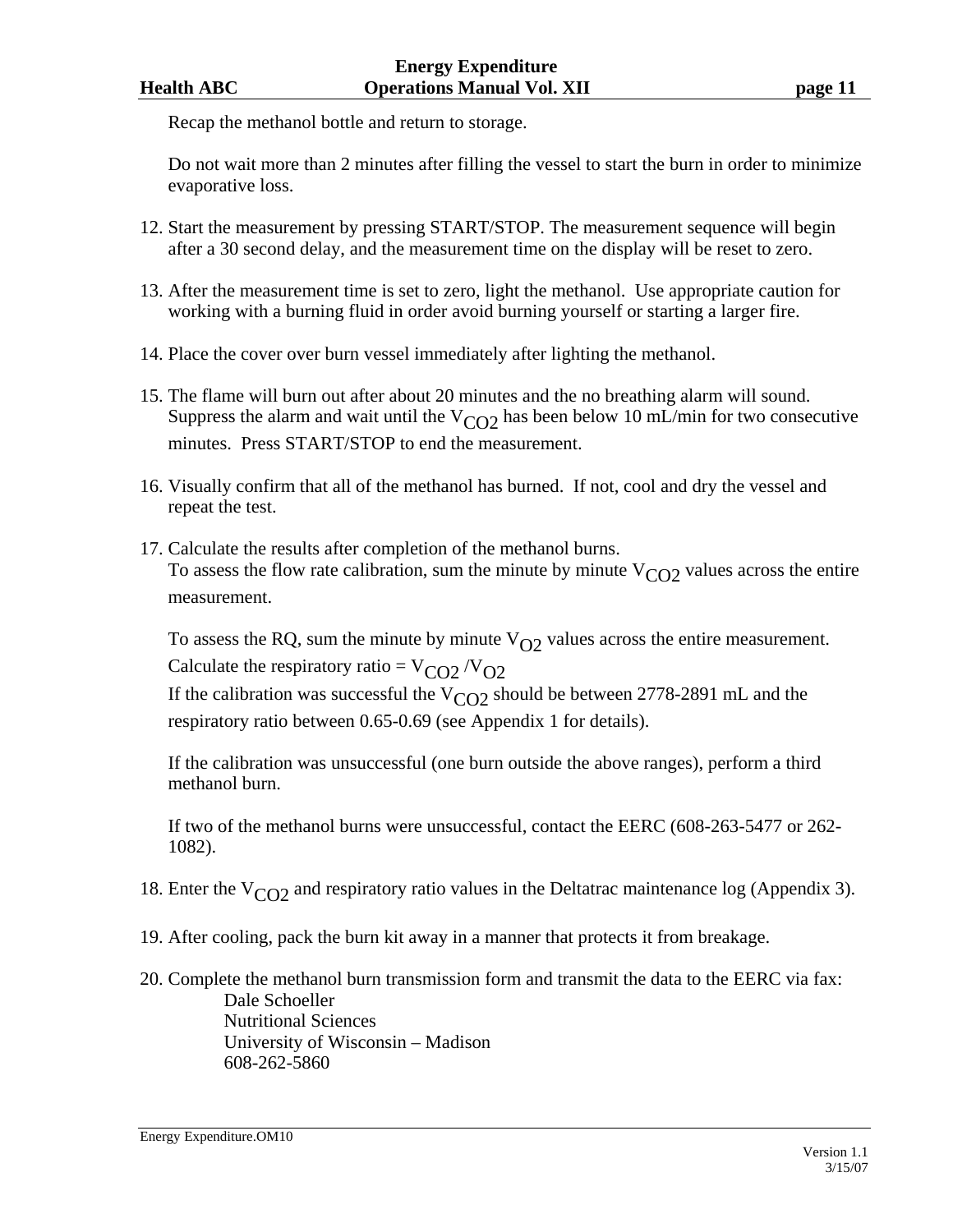## **3.8 Adjustment of flow rate**

Adjustment of flow rate calibration should only be performed in collaboration with the EERC. The adjustment is made to bring the Deltatrac II back into calibration if the methanol burn data indicates that the flow unit has drifted relative to the factory setting. Incorrect adjustment will produce inaccuracies in the resting metabolic rates.

- 1. The Metabolic Monitor power should be off.
- 2. Hold down key 1 and turn on the power to the unit (switch is on the rear panel).
- 3. The display should be the FACTORY SETTINGS menu.
- 4. Move the cursor to Flow Calibration (key 1 or 2) and press key 4.
- 5. Adjust the ADULT flow constant to the new value.
- 6. Write the date and new flow value on the calibration label on the rear panel.
- 7. Enter the new flow value in the maintenance log (Appendix 3).
- 8. Repeat the methanol burn calibration.

## **4. Measurement of total energy expenditure**

Total energy expenditure will be measured during the Year 10 clinic visits. The measurement will require two clinic visits separated by 12 to 16 days. During the first visit, the participants will receive the oral loading dose of doubly-labeled water and produce the physiologic specimens for measurement of tracer equilibration. During the second visit, they will produce the final specimens for measurement of tracer turnover and have their resting metabolic rate measured. Both visits require that the participants arrive at the field center in the fasted state.

### **4.1 Participant safety and exclusions**

Total energy expenditure will be measured on the same subset of the Health ABC cohort in which resting energy expenditure is measured.

There are five general exclusion criteria for participants in the energy expenditure protocol. These are:

- 1. Insulin using (dependent) diabetes mellitus.
- 2. A requirement for supplemental oxygen.
- 3. Blood transfusions, administration of blood products, or administration of intravenous fluids in excess of 500 mL in the week previous to the first energy expenditure visit or an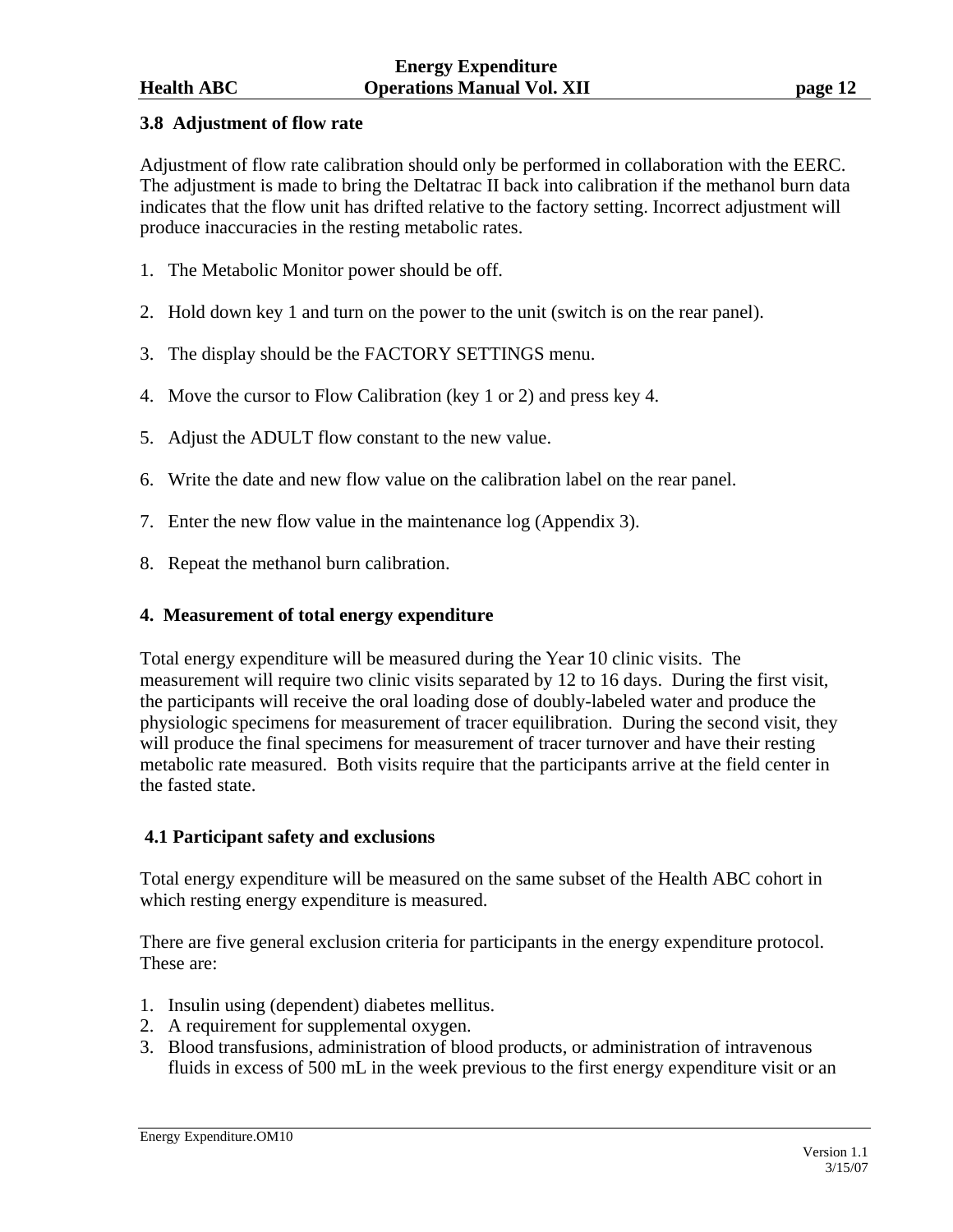expectation of same during the period between the first and second energy expenditure visit.

- 4. Travel in excess of 200 miles away from home during week prior to energy expenditure visit 1 or an expectation of same during the period between visits 1 and 2.
- 5. Claustrophobia which would cause the participant to become anxious when the plastic RMR hood is placed over their head.

The primary safety concern is that the loading dose of doubly-labeled water may cause temporary vertigo. This, however, is rare at the small tracer dosage used for this study. As a precaution, however, the participants should sit down when drinking the loading dose and should remain seated for 15 minutes after drinking the loading dose. Because the participants are arriving at the center in the fasted state, there is also a potential for hypoglycemia. Care should be exercised when the participants stand up to ensure that their balance is sound.

## **4.2 Pre-examination procedures**

Script: Hello. My name is <**insert interviewer's name**>. May I please speak to <**insert participant's name**>? I am calling from the <**insert name of institution**>. The interview will take about 5 minutes. Is this a good time to talk?

*If this is not a good time to talk, reschedule the interview. If participant agrees to interview, thank them and complete the interview.* 

Script: Eight years ago you participated in a special study of energy use as part of your Health ABC clinic visit. This special study measured how many calories you burn at rest and during your normal daily activities. We would like you to participate in the special study again except this time we would like you to wear an activity monitor called a pedometer. This information will help us know about changes in energy use, including exercise and diet, over the past 8 years. The procedures are not painful and can't hurt you. You will need to come back to the Health ABC clinic about 2 weeks after your regular visit. This extra visit will take about 90 minutes and you will receive \$20 and learn how many calories you use.

If a participant was not originally part of the energy expenditure cohort, use the following script:

Script: This year Health ABC is doing a special study of energy use as part of your clinic visit. This special study measures how many calories you burn at rest and during your normal daily activities. We would like you to participate in the special study and wear two monitors; one is an activity monitor called a pedometer, and the other is a heart rate monitor. This information will help us learn about your energy use, including exercise and diet. The procedures are not painful and can't hurt you. You will need to come back to the Health ABC clinic about 2 weeks after your regular visit. This extra visit will take about 90 minutes and you will receive \$20 and learn how many calories you use.

Script: Would you like to hear more about this special study?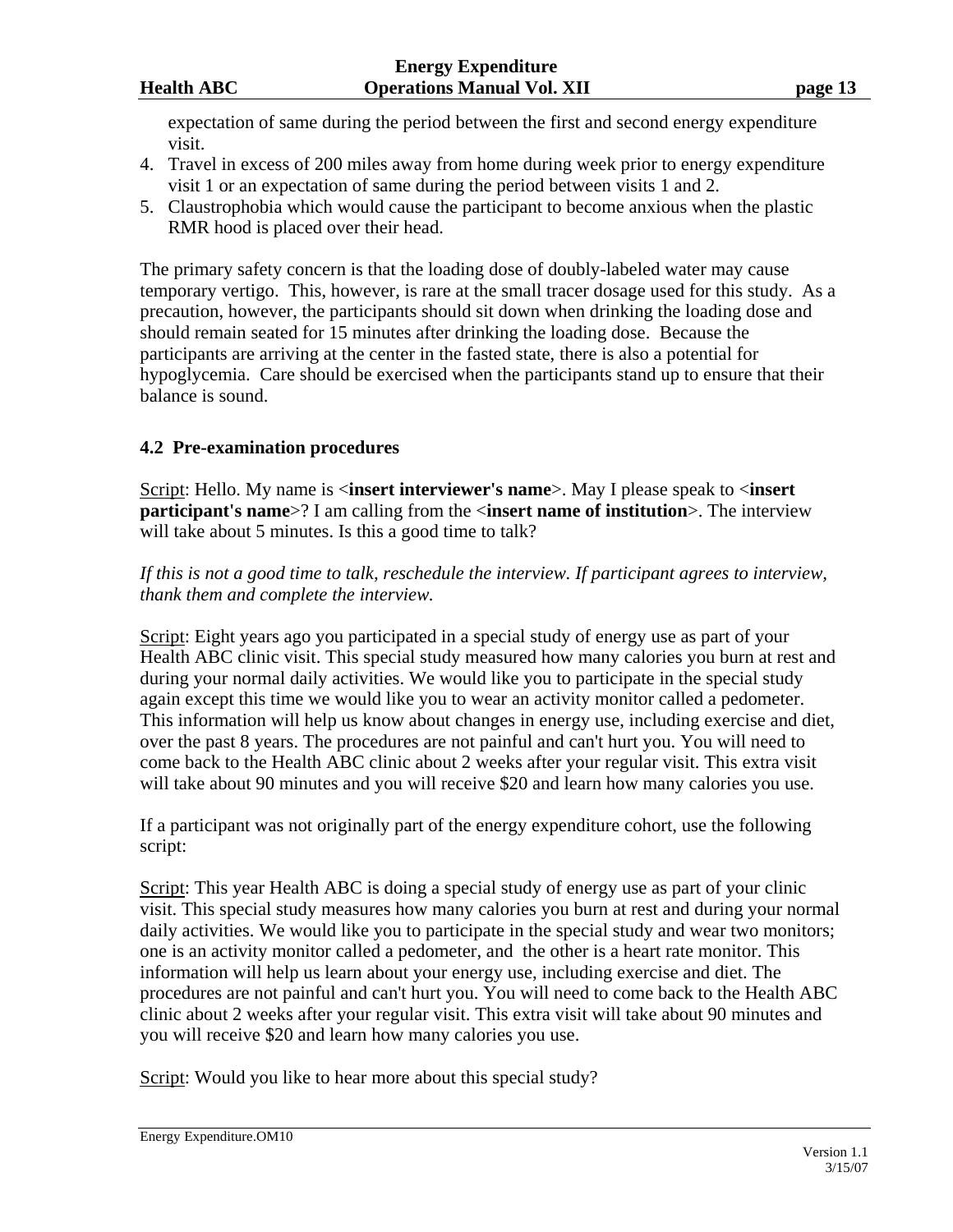#### **Energy Expenditure Health ABC Operations Manual Vol. XII page 14**

*If no, probe to determine why they don't want to participate. If, after probing, the participant still does not want to participate, go to Question #9: "Is participant eligible and interested in the energy expenditure study?," choose "No" and schedule a regular Year 10 follow-up clinic visit.* 

If yes, proceed with the script:

Script: The tests for measuring energy and using the activity monitor are really quite simple. At your regular clinic visit you will be given four ounces of a special kind of water to drink that will allow us to measure how many calories you burn during the next 2 weeks. This special water is tasteless and harmless. During this visit you will be asked to provide four urine samples and one blood sample. You will also be taught how to wear three activity monitors. One will be placed on your waist, one will be placed on your arm, and another on your chest that will monitor your heart rate. You will also be asked to return to the clinic 12 to 16 days later to give two more urine samples and return the monitors. At this return visit you will have a test to measure how many calories you use at rest. For this test you will be asked to lie in bed and a clear plastic bubble will be placed over your face for about 40 minutes. A Health ABC researcher will be with you to measure the amount of oxygen you breathe while resting. This return visit will take about 90 minutes. You will receive a printout from the activity monitors that will tell you how much activity you did over the 12 to 16 days.

Script: Would you like to participate again?

 If no, schedule regular visit. If yes, continue with pre-screener:

Script: Are you currently using insulin by injection for diabetes?

#### **No - Note: oral agents are not exclusionary**

Yes - thank them for their interest and tell them they are ineligible. Go to Question #9, choose the "No," response option and schedule a regular Year 10 follow-up clinic visit.

Script: Are you using supplemental oxygen?

No - proceed

Yes - thank them for their interest and tell them they are ineligible. Go to Question #9, choose the "No," response option and schedule a regular Year 10 follow-up clinic visit.

Script: Have you traveled more than 200 miles from your home in the past 7 days? No - proceed

Yes – if the participant is otherwise eligible, schedule first energy expenditure clinic visit more than 7 days after they traveled.

Script: Are you planning a trip that is more than 200 miles from your home in the next 4 weeks?

No - proceed

Yes - thank them for their interest and tell them they are ineligible. Go to Question #9, choose the "No," response option and schedule a regular Year 10 follow-up clinic visit.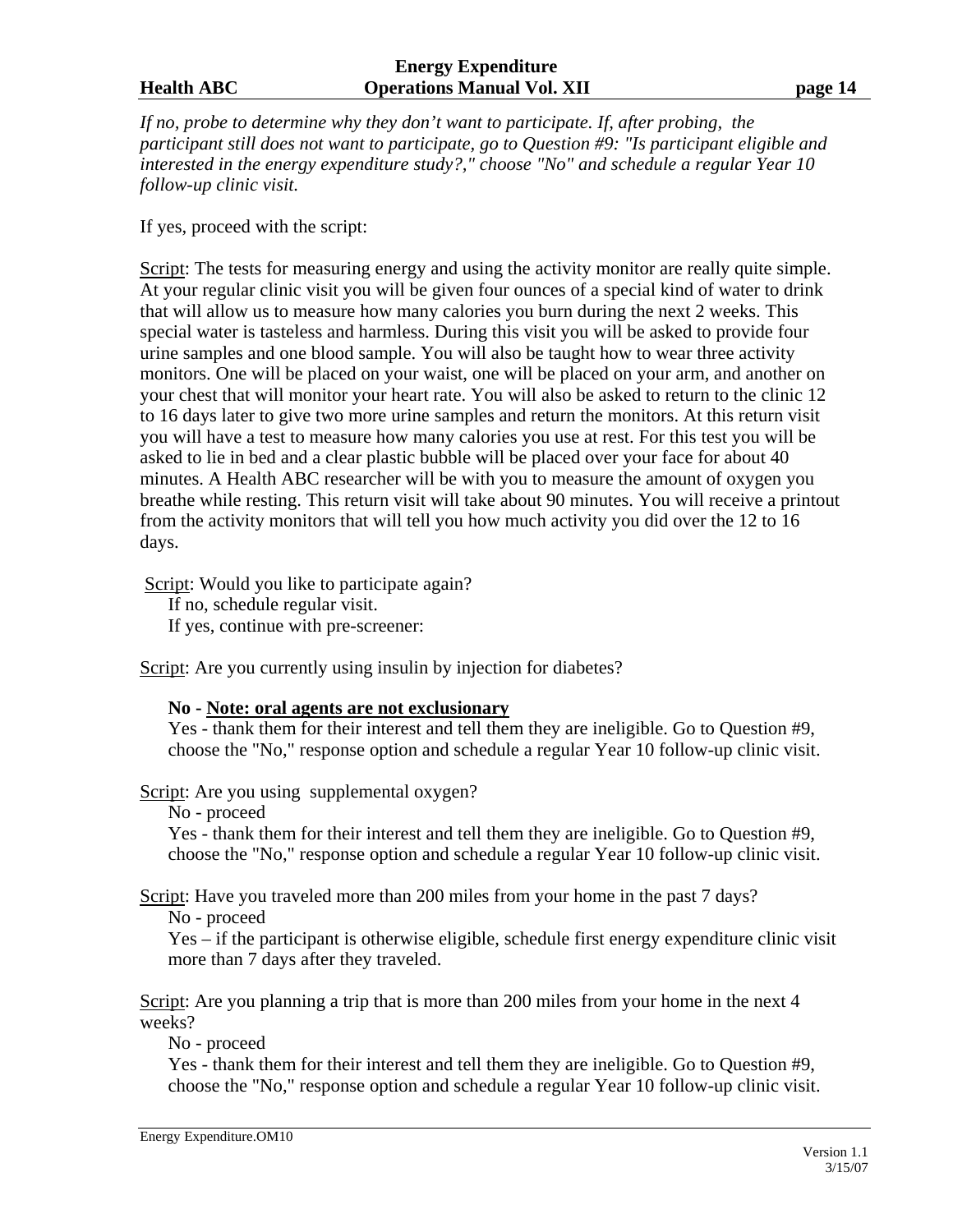Script: Are you scheduled for major surgery in the next 4 weeks?

No - proceed

Yes - thank them for their interest and tell them they are ineligible. Go to Question #9, choose the "No," response option and schedule a regular Year 10 follow-up clinic visit.

Script: Have you received a blood transfusion or any intravenous (IV) fluids in the past 7 days?

No - proceed

Yes - thank them for their interest and tell them they are ineligible. Go to Question #9, choose the "No," response option and schedule a regular Year 10 follow-up clinic visit.

Answer Question 9. Is participant eligible and interested in the energy expenditure study? If you have not been directed to choose "No," the participant is eligible.

Schedule eligible and interested participants for **two clinic visits**: 1) The regular Year 10 visit and 2) the second visit 12 to 16 days after the regular Year 10 visit. Although scheduling is easier if the second visit is exactly two weeks later than the first, the second visit can be plus or minus two days relative to the preferred date.

## **4.3 Pre-examination procedures-workday before first EE visit**

(Regular Year 10 exam)

On the workday prior to the first visit, the participant should be contacted and reminded they should not eat after 10:00 pm the night before their clinic visit.

Script: You are scheduled for a clinic visit at (time and date). During this visit, you will have a fasting blood sample collected and undergo a test to measure the number of calories that you burn. In order to obtain accurate test results, you must not eat or drink any calorie containing beverages after 10 pm on the night before your visit.

## **4.4 Pre-examination procedures-day of exam**

(Regular Year 10 Clinic Visit)

Prior to the arrival of the participants, check the following supplies:

- A preweighed bottle of doubly-labeled water appropriate for the weight of the participant.
- Hospital gown.
- Rinse water (50 mL)
- A can of Sustical or Ensure and cup for drinking
- 1 red top blood collection tube, needles and syringes for blood draws
- 4 screw capped urine cups
- 5 Cryotubes for specimen storage
- 5 Pasteur pipettes
- 10 clear Avery labels for cups, tubes, and cryovials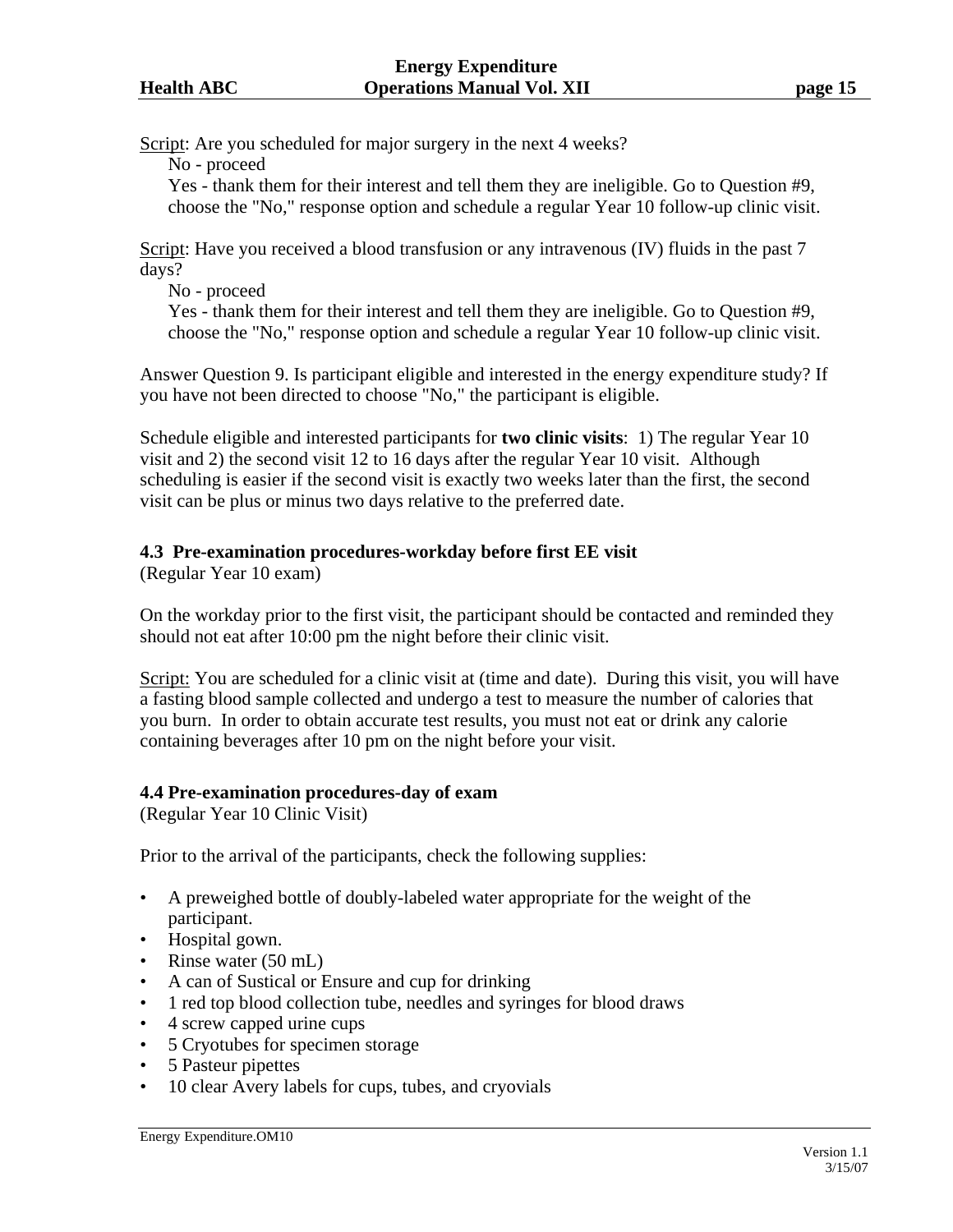- Black ultra-fine Sharpie pen for labeling cups, tubes, and cryovials
- Ziplock bag
- Year 10 Energy Expenditure Visit 1 form
- Actiheart monitor is charged and ready to be initialized see Accelerometry chapter about pre-entering participant data
- Actigraph monitor is charged and ready to be initialized
- SenseWear armband is ready to be initialized see SenseWear Armband chapter
- New AAA battery
- Year 10 Prescreener for SenseWear Armband
- Year 10 SenseWear Armband Distribution form

The questions for energy expenditure visit 1 are as below. Mark the answers on the Year 10 Energy Expenditure Visit 1 data collection form.

First record the participant's weight. You will find this weight on page 37 in the Year 10 clinic Visit Workbook.

Script: Have you traveled more than 200 miles from your home in the past 7 days?

No - proceed

Yes – If the participant is otherwise eligible, schedule first energy expenditure clinic visit more than 7 days after they traveled.

Script: Have you received a blood transfusion or any intravenous fluids in the past 7 days? No - proceed

Yes - The participant is not eligible for energy expenditure measurements. Go to Question #4: "Is participant eligible for the energy expenditure measurements?" and mark "No." STOP

Record on Question #4 whether or not the participant is eligible for the energy expenditure measurements. Then ask:

Script: How many hours ago did eat or drink anything (do not include water)? Was it less than 4 hours since the participant had something to eat or drink (do not include water).

If not, then proceed.

If less than 4 hours ago, ask the participant to wait until 4 hours has elapsed since last food/drink was consumed before proceeding.

### **4.5 Examination procedures-first EE visit**

(Regular Year 10 Visit)

- Obtain a baseline urine specimen.
- Cap, label the specimen with HABC Enrollment ID#, acrostic, and specimen number (U0), record date and time, and place in temporary storage.
- Enter the time on the Year 10 Energy Expenditure Visit 1 data collection form.
- Select a doubly-labeled water bottle appropriate for the participant's weight (see table below).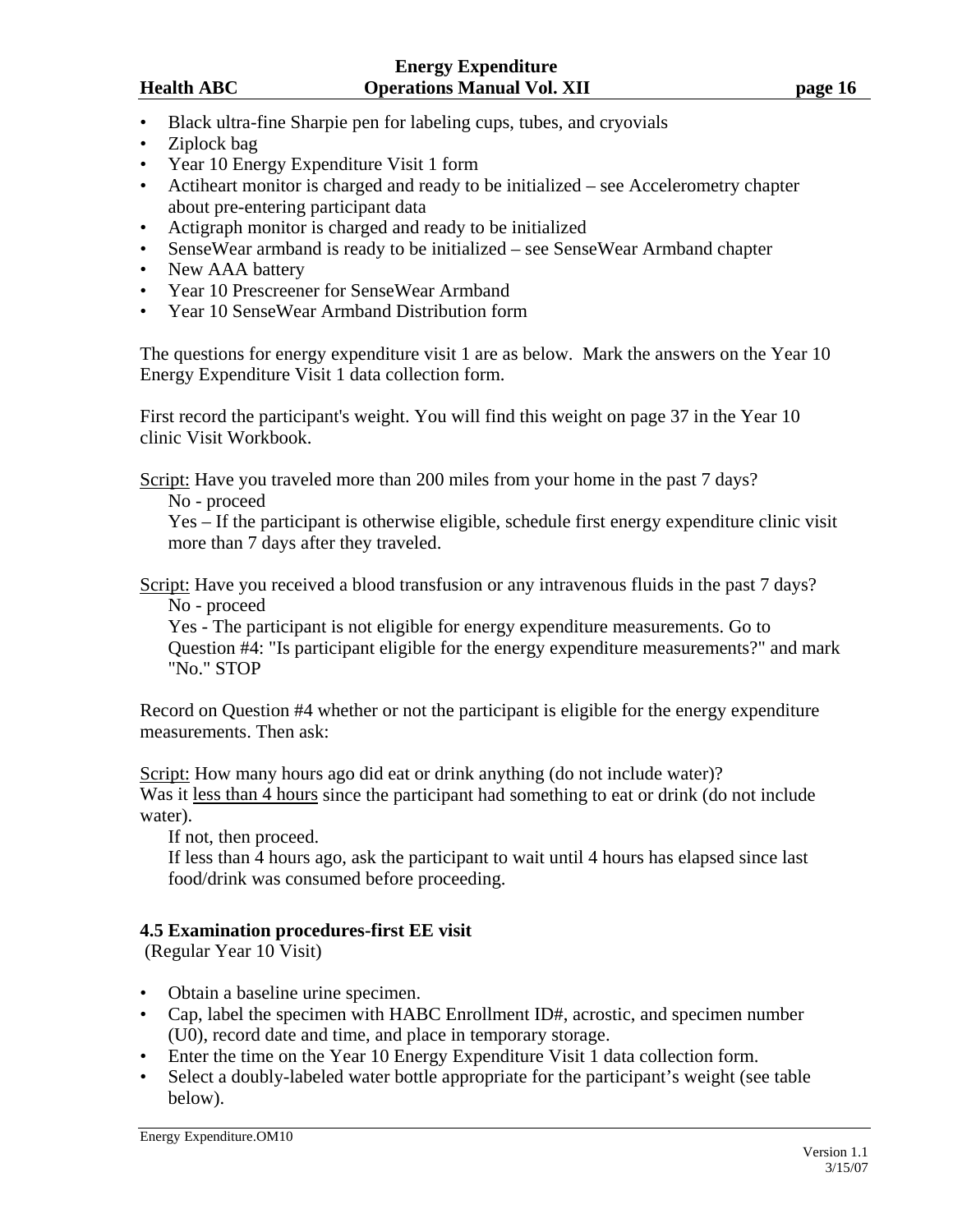#### **Energy Expenditure Health ABC Operations Manual Vol. XII page 17 page 17**

| <b>Females</b> | <b>Body weight</b>     | <b>Dose</b>   |
|----------------|------------------------|---------------|
|                | $\leq 65$ kg           | (54.0 g)<br>A |
|                | 65 kg to $\leq 80$ kg  | (60.0 g)<br>B |
|                | 80 kg to $\leq 105$ kg | (66.0 g)<br>C |
|                | $>105$ kg              | (79.0 g)<br>Ð |
|                |                        |               |
| <b>Males</b>   | $\leq 55$ kg           | (54.0 g)<br>A |
|                | 55 kg to $\leq$ 70 kg  | (60.0 g)<br>B |
|                | 70 kg to $\leq$ 95 kg  | (66.0 g)<br>C |
|                | $> 95$ kg              | (79.0 g)      |

- Ask the participant to drink all of the doubly-labeled water from the preweighed bottle.
- If any labeled water spills, mop up with the preweighed tissue in the ziplock bag. Return tissue to bag and seal.
- Mark the Year 10 Energy Expenditure Visit 1 form regarding spillage.
- Place about 50 mL of water in the dose bottle, cap and mix. Ask the participant to drink the rinse water.
- Enter the bottle number and dose information on the Year 10 Energy Expenditure Visit 1 form.
- 1 hour after the dose. Provide the participant with an 8 oz can of Sustical or Ensure and allow them to drink this. This is provided to minimize the discomfort of the fast. The Sustical or Ensure is provided for the participant's comfort, but is not required. They can drink water, tea, or coffee if they prefer.
- 1 hour after the dose. Obtain a urine specimen. Record time. Label the container with participant's HABC Enrollment ID#, acrostic, date, time, and specimen number (U1) in temporary storage.
- Offer the participant a 6-ounce drink of water, tea, or coffee to maintain urine production. Record time and volume consumed.
- 2 hours after the dose. Obtain a urine specimen. Record time. Label the container with participant's ID, date, time, and specimen number (U2) and place in temporary storage.
- Offer the participant a 6-ounce drink of water, tea, or coffee to maintain urine production at least one hour before the final urine collection. Record time and volume consumed.
- 3-4 hours after the dose. Obtain a urine specimen. Record time. Label the container with participant's ID, date, time, and specimen number (U3) and place in temporary storage. Obtain a 7 mL blood specimen in a red topped tube. Label the container with participant's HABC Enrollment ID#, acrostic, specimen number (S1), date and time, and place in temporary storage.
- Enter the time on the Year 10 Energy Expenditure Visit 1 form.

This completes the measurements for energy expenditure visit 1. Before the participant leaves, however, show the participant the Deltatrac metabolic monitor. Explain the procedure for measuring resting metabolic rate including the importance of an overnight fast. If not in use, allow the participant to sit in the bed and try on the bubble. Be sure that the metabolic monitor is on and that all hoses are connected so that there is airflow through the bubble. The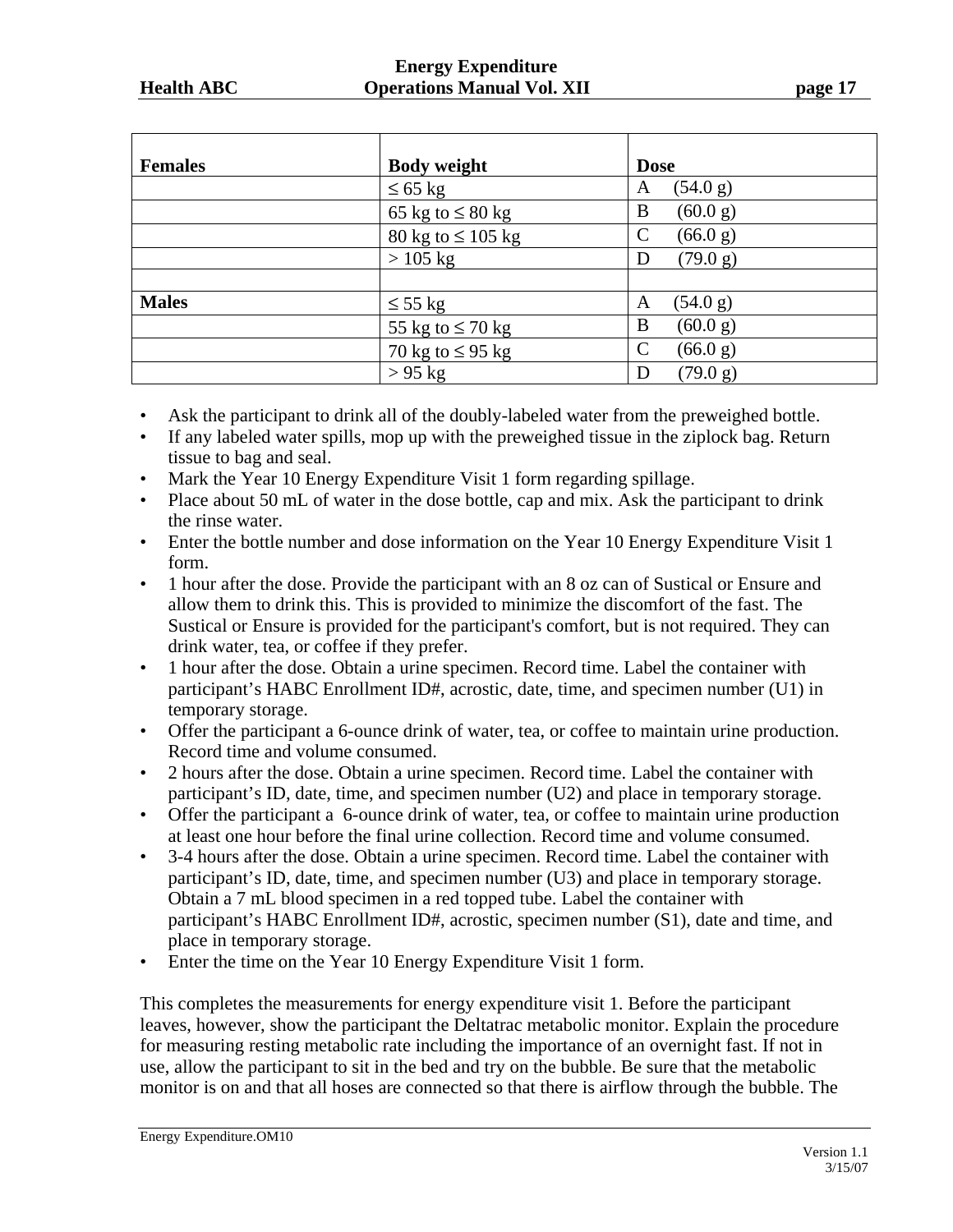trial need not last longer than 1 or 2 minutes. The purpose of this is to reduce stress during the measurement that will be made in 12 to 16 days.

Be sure to download data from the Actiheart and Actigraph monitors. See Accelerometry operations manual for instructions.

## **4.6 Post-examination procedure-EE visit 1**

(Regular Year 10 Visit)

Label the Cryotubes with the participant's HABC Enrollment ID# and acrostic, date and times for each of the urine and blood specimens.

Centrifuge the blood specimen to separate serum.

Being careful to prevent cross contamination, transfer each urine specimen and the serum specimen to the appropriate Cryotube. Seal the tube, dry the outside of the tube and place in a ziplock bag with the HABC Enrollment ID# and acrostic. Store the tubes in a freezer (about  $-10$  degrees C).

Scan the Year 10 Energy Expenditure Visit 1 form to the Health ABC data base.

### **5. Measurement of resting energy expenditure**

The resting energy expenditure will be measured in a return visit scheduled about 12 to 16 days after the Year 10 clinical exam.

### **5.1 Participant safety and exclusions**

The primary safety concern is that airflow through the bubble is maintained while the bubble is in place over the participant's head. **Loss of flow due to a failure of the fan in the Deltatrac or due to a loose hose will cause discomfort and in an extreme case may cause asphyxiation. Although an alarm will sound if the unit does not detect breathing, the energy expenditure technician should remain with the participant throughout the measurement.** Care should also be exercised when the participant stands-up after the measurement should dizziness develop secondary to the fast.

### **5.2 Pre-examination procedures**

Staggering the times of the RMR visit, e.g., scheduling visits at 8:00 am, 9:30 am, and 11:00 am is acceptable. On the workday prior to the visit for measurement of resting metabolic rate, the participant should be contacted the night before the scheduled clinic visit for measurement of resting energy expenditure and reminded they should not eat after 8 pm, 9:30 pm, or 11:00 pm depending on their RMR visit time.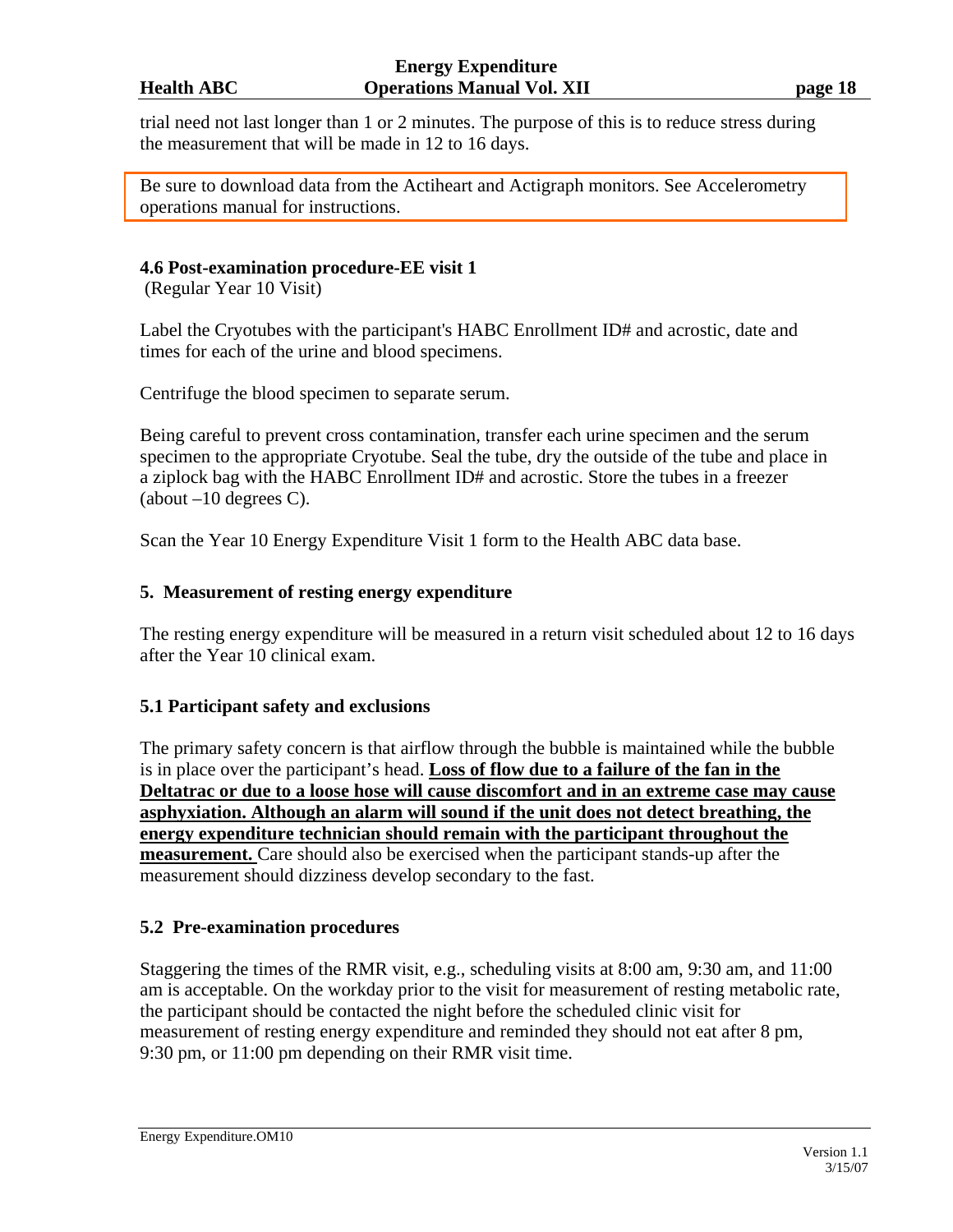#### **Energy Expenditure Health ABC Operations Manual Vol. XII page 19**

Script: You are scheduled for a clinic visit at (time and date). During this visit, you will undergo a test to measure the number of calories that you burn at rest. In order to obtain accurate test results, you must not eat after [8:00] [9:30][11:00] pm the night before the visit or on the morning before the visit. You may not drink any calorie containing beverages on the morning of your visit. It is also important that you do not smoke or take any nicotine products (chew, nicotine gums or patches), any caffeine containing products (coffee or tea other than decaf, colas or caffeinated soft drinks, or drugs to stay awake) for 2 hours before the visit. Please also remember to bring your activity monitors.

## **5.3 Pre-examination procedures-exam day**

On the morning of the visit, check the following:

- The Deltatrac metabolic monitor is plugged in and turned on so that it has "warmed-up" at least 30 minutes before calibrating prior to the measurement of resting metabolic rate.
- Check printer power and turn on if not already on.
- The printer is loaded with paper and Inkjet print head is writing clearly.
- Presence of a spare printer ink replacement unit.
- Set the top of the page. Position printer paper to top of page-press LF key on printer followed by pressing the blue button on the printer.
- The bubble and hoses are clean and clear and connected as Figure 3-3 on page 3-7 of the vendor's manual.
- Check that the mixing chamber inlet plug is in place. Note this plug has a small hole in the center to let in a small flow of room air (Figure 3-3. Page 3-7 of vendor's manual).
- The water trap is not more than half-full. Empty if more than half-full.
- The flow selector wheel (on rear) is in the adult mode  $(40 \text{ L/min})$
- The bed is clean, functional and in the recumbent position with knees up.
- The Year 10 Energy Expenditure Visit 2 form is available.
- Actiheart software is up and running and supplies are available.
- InnerView software for the SenseWear armband is up and running.
- SenseWear armband USB cable is connected to the computer and ready to be connected to the armband.
- Year 10 SenseWear Armband Return and Reading form is available.
- A new AAA battery is available, if needed, for data retrieval from SenseWear armband.
- Check that the exam room is quiet, free of distracting activity, dimly lit, and temperature between 24-27°C (75-81°F).

Weigh the participant in a hospital gown and record weight in kilograms.

The preliminary questions for energy expenditure visit 2 (pages 1 through 2 in the Year 10 Energy Expenditure: Visit 2 Workbook) include the following:

Script: Since your last clinic visit several weeks ago, did you cut down on things that you usually do, such as going to work or working around the house, because of an illness or injury?

Record answer and proceed.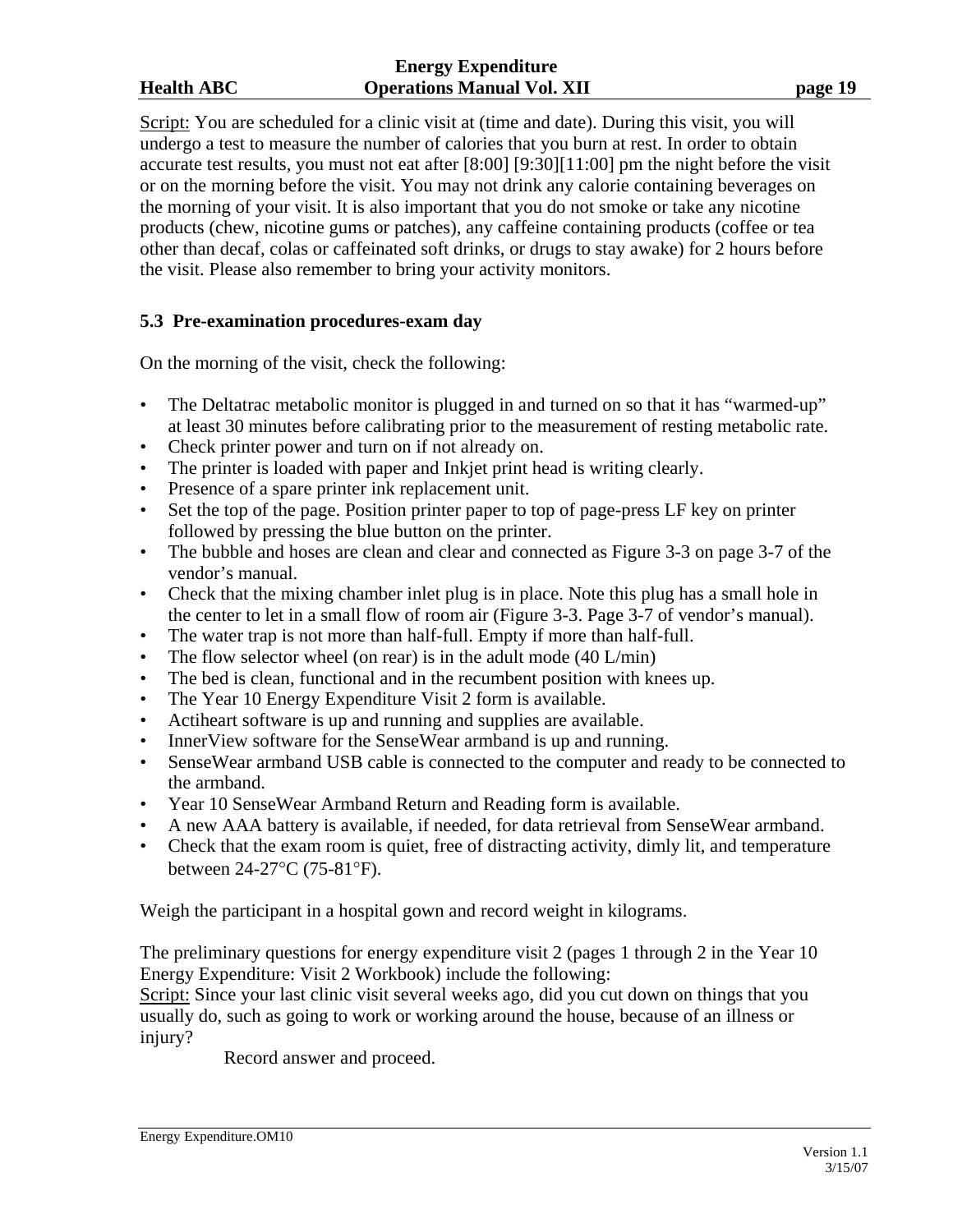Script: Have you traveled more than 200 miles from home since your last clinic visit several weeks ago?

Record answer and proceed.

Script: Have you received a blood transfusion or any intravenous fluids since your last clinic visit several weeks ago?

Record answer and proceed

Script: How many hours ago did you eat or drink anything (do not include water)?

- If it is less than 6 hours since the participant had something to eat or drink (not including water), ask the participant to wait until 6 hours has elapsed since last food/drink was consumed before proceeding.
- If the participant would have to wait more than 2 hours, re-schedule a visit to occur during the next few days. Remind the participant to fast overnight before the visit.

Script: Have you smoked a cigarette, pipe, or cigar in the past 2 hours?

- If more than 2 hours ago, proceed.
- If less than 2 hours ago, ask the participant to wait until the interval is 2 hours and then proceed.

Script: Have you had a cup of coffee or another caffeinated beverage in the past 2 hours?

- If more than 2 hours ago, proceed.
- If less than 2 hours ago, ask the participant to wait until the interval is 2 hours and then proceed.

# **5.4 Measurement procedures**

- Obtain first Year 10 energy expenditure visit 2 urine specimen (U4). Record time on page 2, Question #8 of Year 10 Energy Expenditure Visit 2 workbook.
- Remove the SenseWear armband from the participant's arm and place it beside the computer where you will download the data during the post- examination quality check.
- Apply two electrodes for Actiheart: Prepare the skin and use Actiheart placement positions from the initial walks.
- Ask participant to assume a recumbent position in the bed. To assure consistency between centers, the head should be raised 16 to 18" and the knee raised 8 to 10." Ask the participant to rest quietly for about 30 minutes. If the participant feels cold, offer them a blanket. If the participant feels hot, alter the environment to insure that they do not sweat.
- Administer the Year 10 Energy Expenditure Visit 2 interview (pages 3 through 25 in the Year 10 Energy Expenditure: Visit 2 Workbook) during the 30 minute rest period.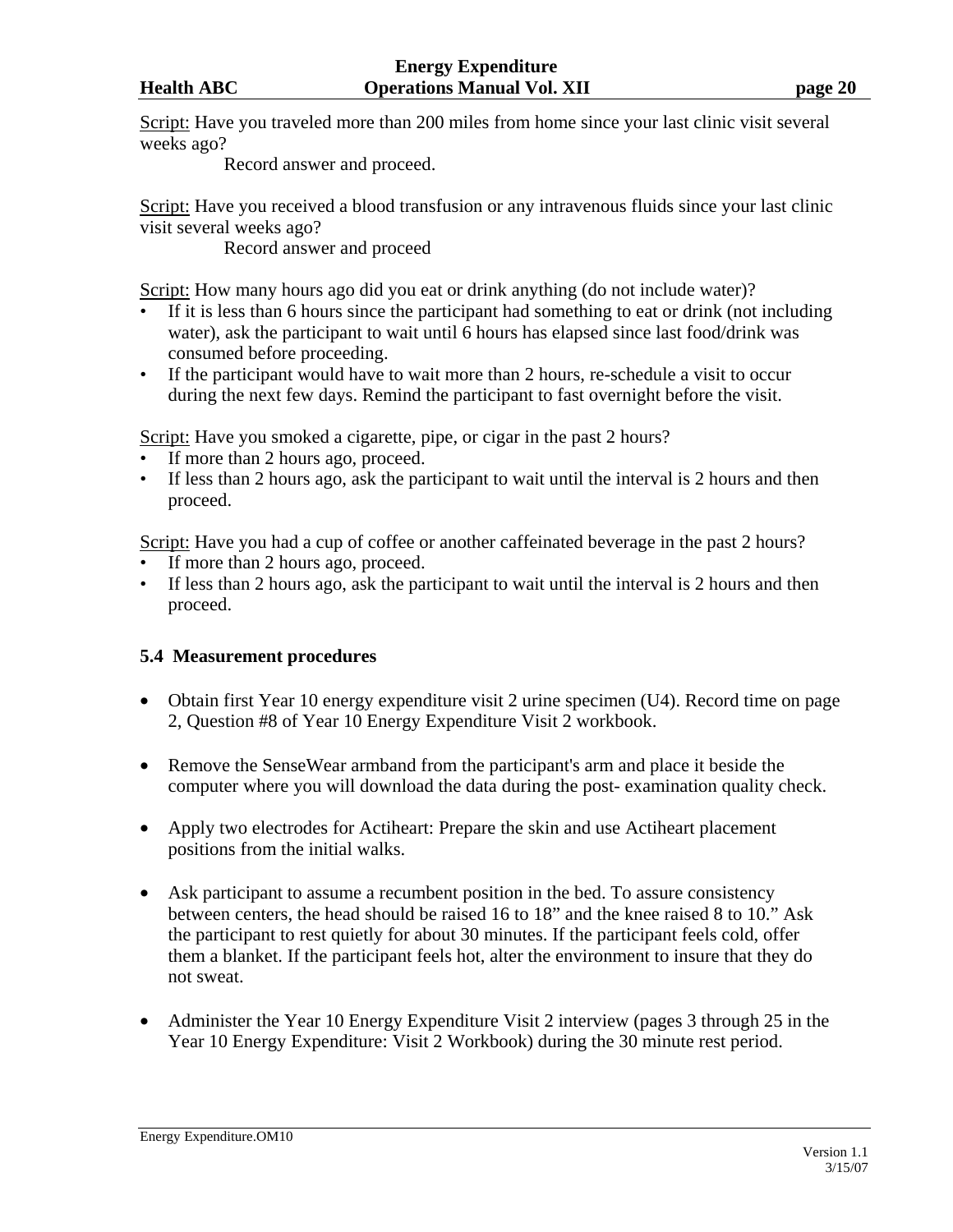- If the participant weighs in excess of 120 kg, change the Flow Selector Wheel to the obese range (80 L/min).
- Check that the Deltatrac is in canopy mode. Change if needed by pressing mode key for 1 to 5 seconds.
- Check that the Deltatrac is in the artifact suppression mode with a 10 minute start delay.
- Check that the hoses from the bubble to the Deltatrac are connected and that the unit is turned on.
- Perform an autocalibration of the Deltatrac.
- Press PATIENT DATA.
- Use the SELECT key to indicate the participant's gender.
- Use NEXT key to select other variables (birth date, height, weight)
- Use the INCREASE/DECREASE keys to adjust value. Check that units are correct.
- Nitrogen excretion: use the default value which is about  $0.2g/kg/24h$ .
- Press SAVE to enter the participant data in memory
- Press NORMAL SCREEN to return.
- Remind the participant that the measurement will last 40 minutes and they must lie relatively still and not talk, but remain awake for the measurement.
- Write the participant's HABC Enrollment ID#, acrostic, and date on two sheets of paper and place in printer.
- Set up Actiheart in 'step test' mode using the test ID 'rest', start time to begin at 15 minutes into the RMR measurement. To achieve this, look at computer time, decide exact start that RMR measurement will begin, allowing a couple minutes for placing monitor on and getting the participant under the hood. Set up Actiheart monitor 15 minutes ahead of this start time.
- Place Actibeart on participant remember to first touch one of the electrodes with a finger (grounding).
- Just before you want to start RMR measurement at the predicted start time (when the Actiheart software reaches a countdown of 15:00 minutes). Place the bubble over the participant's head and spread the plastic drape as flat as possible to minimize leakage.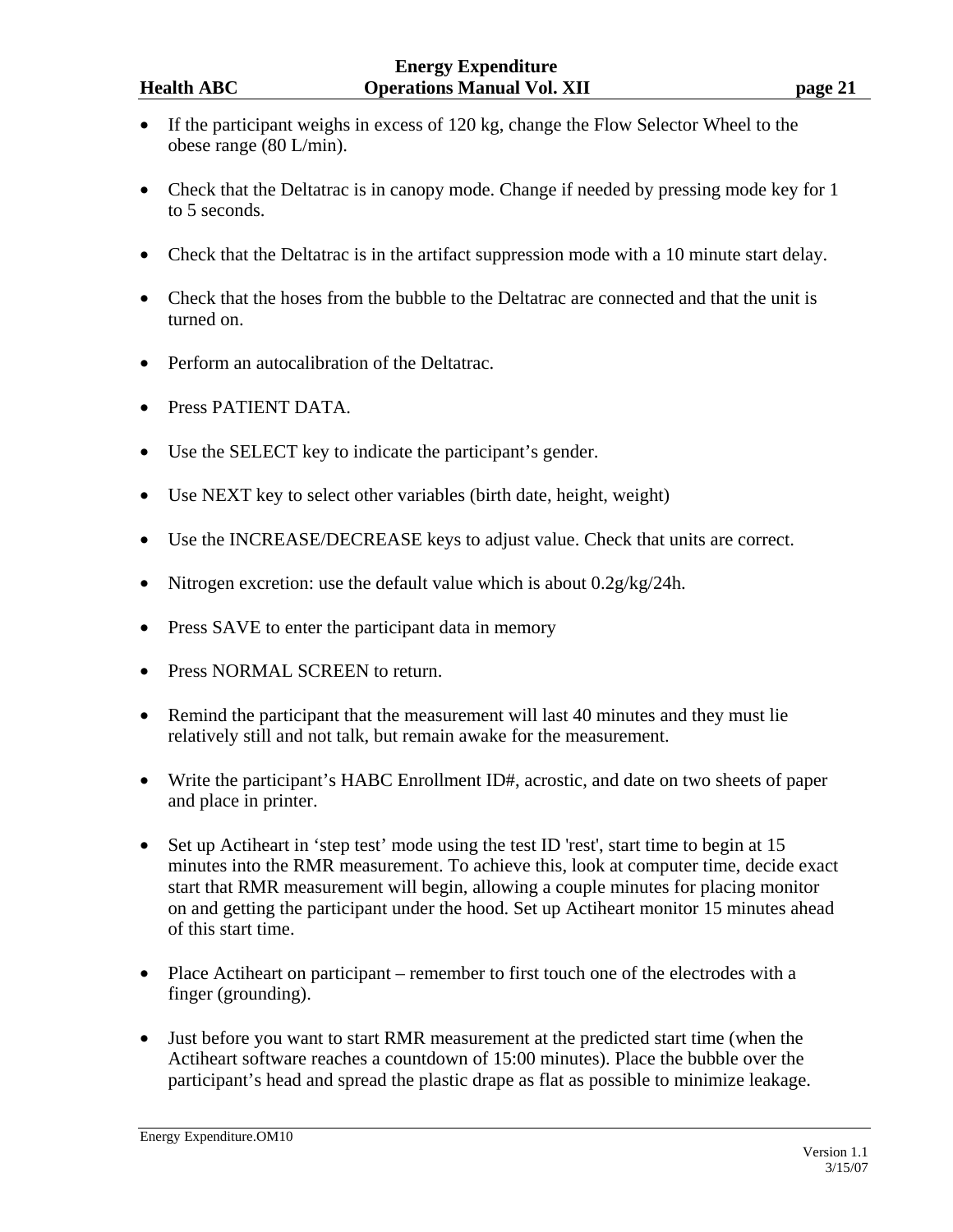• Press the START/STOP key to begin the RMR measurement.

 (Note: The software will continue counting down, indicating the Actiheart has not started collecting data yet. This is fine as we are only capturing 13 minutes of raw Actiheart data during minutes 15 to 28 of the RMR measurement). This time synchronization is important as it ensures consistency in the time the HRV measure is captured during the RMR measurement.

- Record room temperature on page 2, Question #12 in Year 10 Energy Expenditure Visit 2 workbook.
- The printer should be reporting data on a minute by minute basis. Check connections, printer power or see PRINTER SETUP if it is not printing.

The measurement will proceed for 40 minutes.

## **The technician must remain with the participant and monitor gas flow alarms and visually check for labored breathing to insure that gas flow does not fail.**

The participant must remain at rest but not sleep.

The participant must not talk, except when necessary to communicate a potential problem. If the participant does talk, lift their arms to scratch an itch, shift their weight to prevent stiffness etc, indicate the time and movement on the printout using a pen or pencil.

• Confirm that the participant is still thermally comfortable.

If the participant has to get up because they need use the bathroom, then the measurement can be interrupted. The measurement sequence, however, needs to be extended by 10 minutes. Press start to restart the measurement after the participant returns to bed and the bubble has been replaced as above. The next 10 minutes of data will be automatically left out of the calculation of mean RMR.

If the participant needs to go to the bathroom and you have not been able to capture 13 minutes of Actiheart data, you may need to set up the Actiheart again to capture the last 13 minutes of the resting measurement. In this case, use the test ID 'rest 2'.

- At 40 minutes, check the display data printout for a stable reading.
- If the oxygen consumption (or energy expenditure) have been stable (+/- 10% for 30 minutes, press START/STOP to end the measurement.
- If the data indicates a downward trend of 400 kJ/day or more during the final 30 minutes (not including the initial 10 minutes after putting on the bubble), or if the participant was moving for more than a few minutes, extend the measurement for 5 to 10 minutes.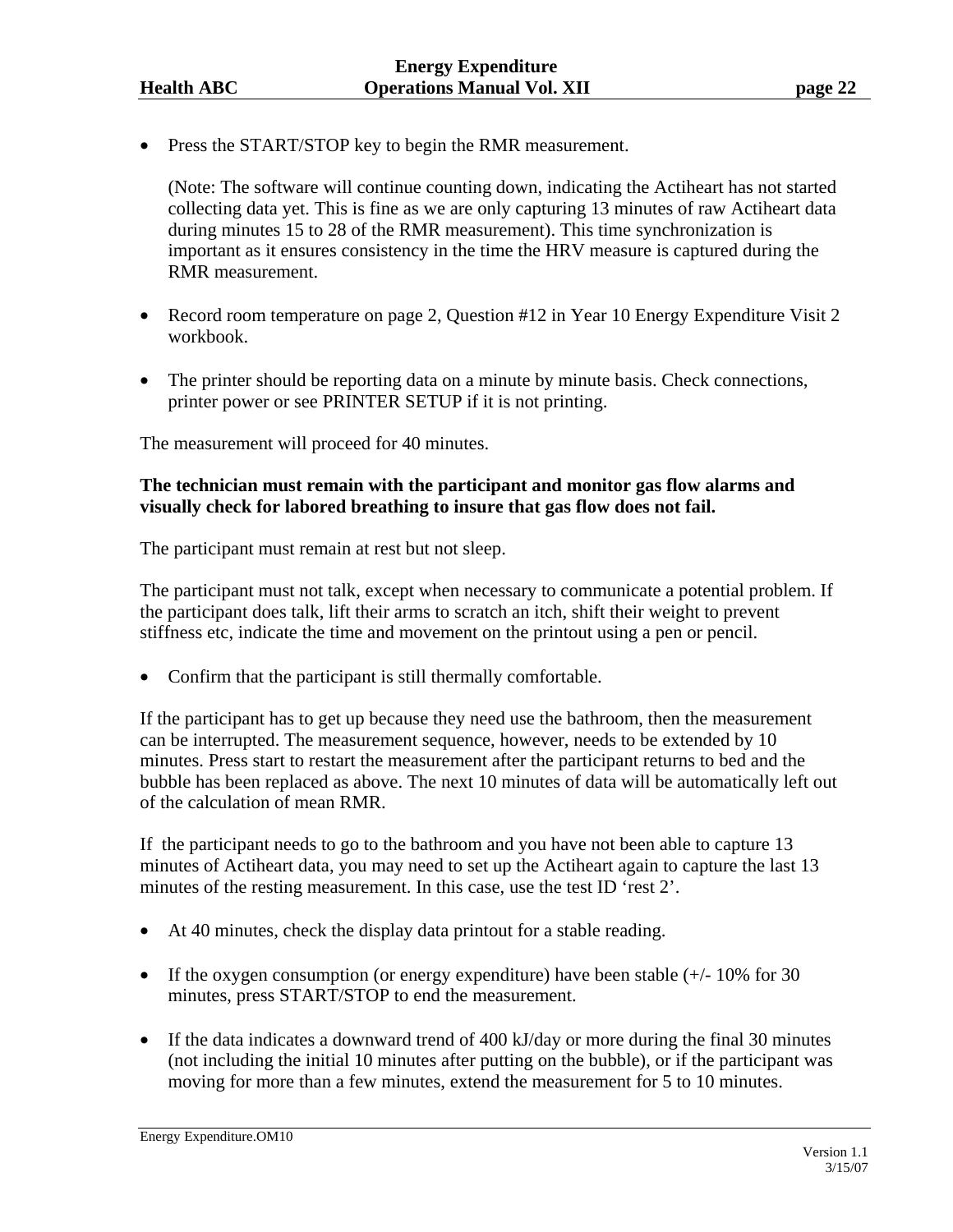- Press START/STOP to end the measurement.
- Press END REPORT to output the final portion of the report to the printer.
- Remove the bubble from over the participant's head.
- Ask the participant to sit upright.
- Help the participant to their feet and be sure that they steady. Remember that they have fasted and there is a small risk of hypoglycemia.
- Obtain second Year 10 energy expenditure urine specimen (U5). Record time on page 2, Question #9 of Year 10 Energy Expenditure Visit 2 workbook.
- On page 2 also record, energy expenditure (MJ/d) and Standard Deviation (SD); Resp. Quotient and SD, Room temperature, and if the start time of the heart rate variability (Actiheart measurement) was not exactly 15 minutes into the resting energy expenditure protocol.
- Download the data from the Actiheart monitor, and, if the start time of the heart rate variability (Actiheart measurement) was not exactly 15 minutes into the resting energy expenditure protocol, note this on the computer in the "Comments" section. Review trace.



- Click through the test by clicking in the large middle window and review the ECG waveform in the lower window (zoomed 15-sec epochs). If the data looks very noisy, you may try downloading the Actiheart again, otherwise 'Power Down' the Actiheart unit via the software.
- Measurement complete Remove electrodes and place the Actiheart unit on the multicharger.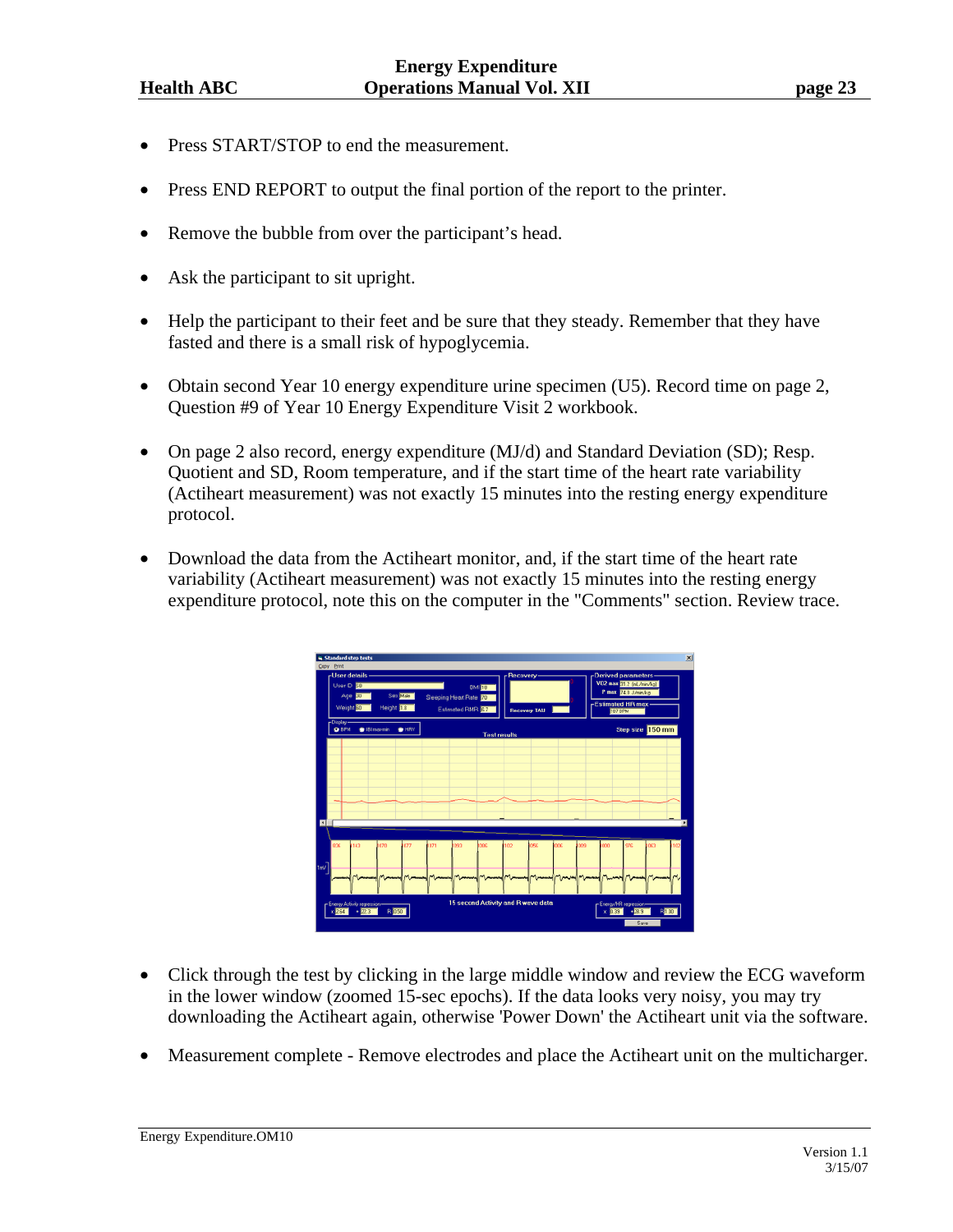## **5.5 Post-examination quality check**

Check that the printout is legible. If not, correct problem and reprint by pressing END REPORT. This will reprint the averages, but not minute by minute data. Check that the average RQ is between 0.75 and 0.9. Values outside of this range may indicate that the participant fasted longer than 15 hours  $( $0.75$ ), ate within the last 6 hours$  $(0.93)$ , or hyperventilated during the measurement  $(0.93)$ . Other possible explanations are very high fat diets ( $\langle 0.75 \rangle$ , a weight loss diet ( $\langle 0.75 \rangle$  or very high carbohydrate diets ( $> 0.93$ ). If the participant admits to a recent meal, reschedule the test.

Check that the coefficient of variation is less than 10%. Possible explanations are excessive participant movement, irregular breathing pattern, failure to suppress the first 10 minutes of the measurement, or instrument maintenance problems. If the first 10 minutes of the measurement were not deleted, manually calculate the average and SD without the first 10 minutes. If the revised coefficient of variation less than 10%, record these values. If not, repeat the measurement of resting metabolic rate.

Record Mj/d and standard deviation, Question #10, and Resp. Quotient and standard deviation, Question #11 on page 2 of Year 10 Energy Expenditure Visit 2 workbook.

Retrieve the data from the SenseWear armband (see SenseWear Armband Operations Manual for detailed instructions).

Complete the Year 10 SenseWear Armband Return and Reading form.

## **5.6 Post-examination data check**

Always review all Energy Expenditure forms before scanning and before photocopying.

### **5.7 Post-examination equipment care**

Turn off the printer power.

Confirm that the metabolic monitor is the measurement OFF mode.

Leave the metabolic monitor power on.

While wearing gloves, wipe the inside of the bubble with a towel dampened with 2% Glutaraldehyde solution. Invert and allow to air dry or wipe dry if a second use is imminent.

\*Be careful not to drip or otherwise allow any fluid to enter the metabolic monitor between panel edges as this may cause an electrical shock and/or electrical failure.

\*Work in a ventilated area and allow the parts to vent before the next use.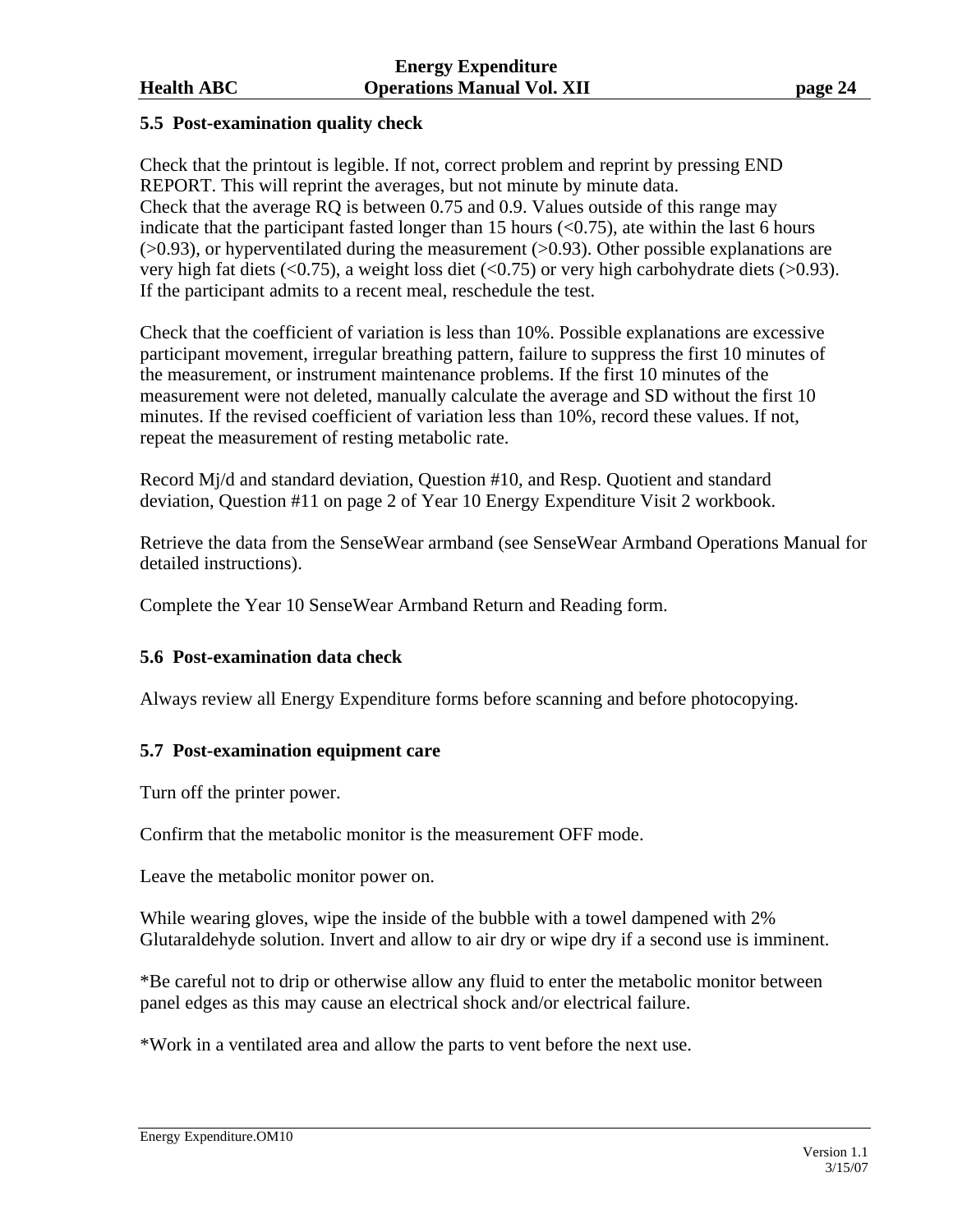\*The air flow is always away from the participant and the inside of the metabolic monitor does not generally require sterilization. If, however there is concern about heavy contamination of the unit, then a factory-trained technician must perform the procedure. Field center personnel should not open the electrical panels. There are no self-service parts inside the electrical cabinet.

Attend to bedding.

## **5.8 Data logging and transmission**

On a bi-weekly basis, send the following to the EERC:

Photocopy of resting energy expenditure printout, minute by minute and end report.

Photocopy of Energy Expenditure Forms (Visit 1 and Visit 2)

Visit 1

- 1. Scan the Energy Expenditure (Visit 1) into the Health ABC database.
- 2. Bi-weekly, mail a photocopy of the Year 10 Energy Expenditure Visit 1 form and Energy Expenditure Specimen Collection and Processing Form (Visit 1) to the EERC.

 Dale Schoeller Department of Nutritional Sciences 1415 Linden Dr. University of Wisconsin Madison, WI 53706

Visit 2

- 1. Scan the Year 10 Energy Expenditure Visit 2 Form into the Health ABC database.
- 2. Bi-weekly, mail a photocopy of the Year 10 Energy Expenditure Visit 2 form and the Energy Expenditure Specimen Collection and Processing Visit 2 form to the EERC (see address above).

## **5.9 Specimen shipping to EERC**

Specimens should be shipped to the EERC every two weeks.

- 1. Place frozen specimens in a Styrofoam shipping box. Specimens from a single participant should be in the same ziplock bag.
- 2. Place a frozen Cool Pack in Styrofoam shipping box (two during months of May through October).
- 3. Close shipping container. Send Mon-Wed only.
- 4. Enclose or FAX a copy of the participant's Visit 1 and Visit 2 scannable forms, and the RMR printout to Dale A. Schoeller.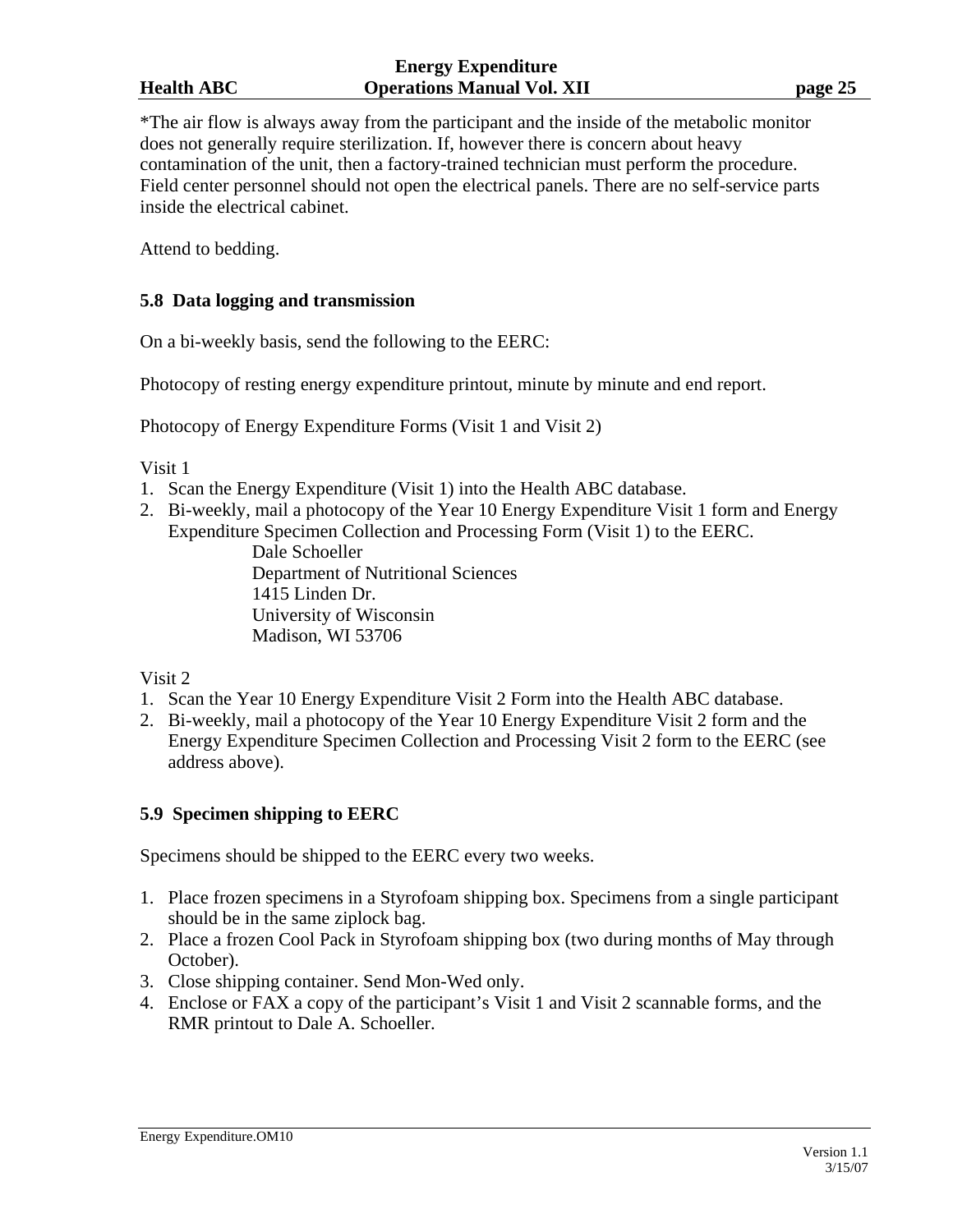5. Send shipping box by overnight delivery to the EERC.

 Dale Schoeller Department of Nutritional Sciences 1415 Linden Dr. University of Wisconsin Madison, WI 53706

6. Fax or e-mail the EERC regarding shipping date and tracking number. E-mail address: EERC@nutrisci.wisc.edu. Fax 608-262-5860

### **5.10 Confirmation of data transmission**

EERC personnel will confirm receipt of data and specimens (for doubly-labeled water) by email. Any missing material will highlighted and completion requested.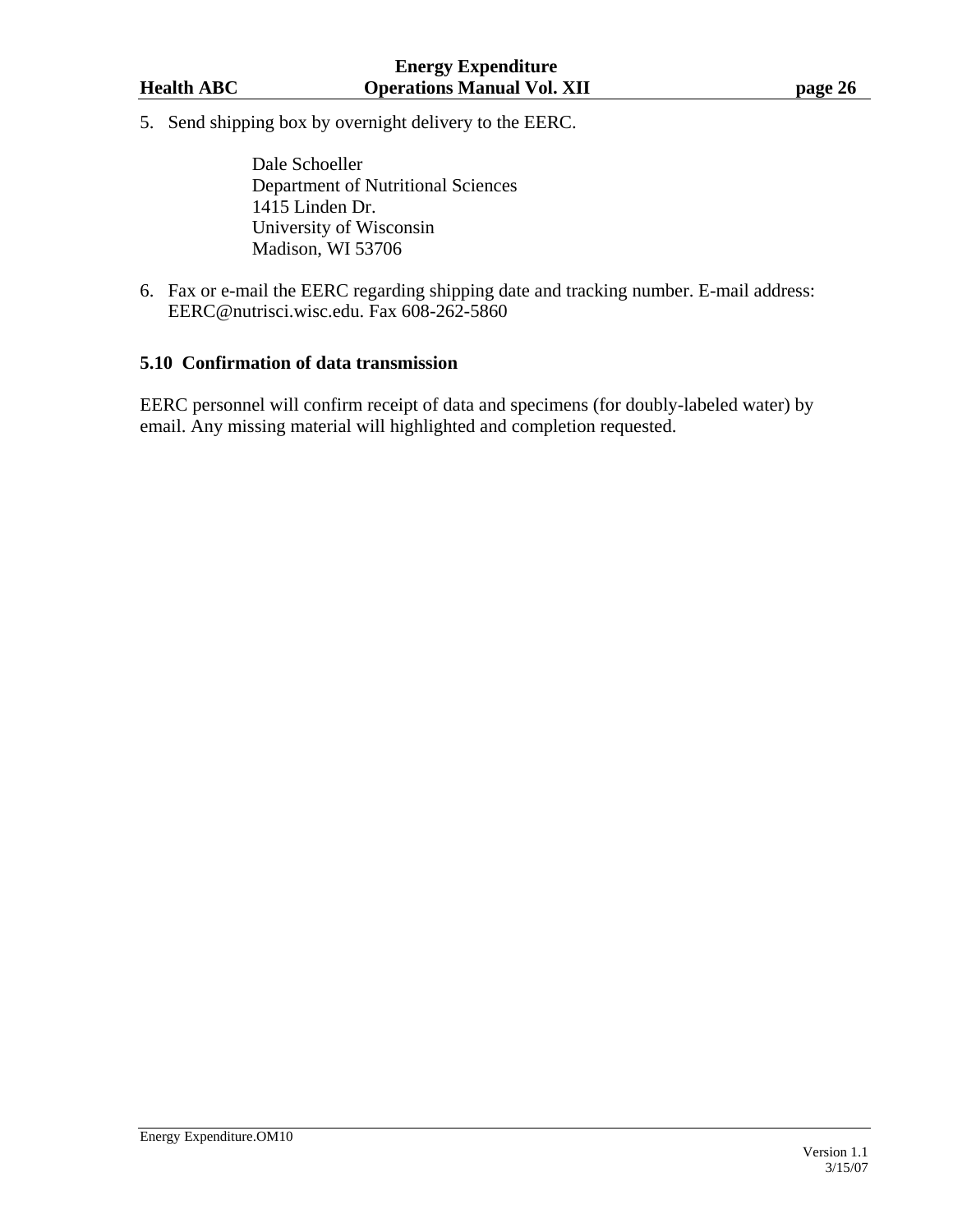# **Appendix 1 Energy Expenditure Technician Certification Document**

| <b>Field Center</b>          |                                                                                      |                    |                                              |                                                      |                             |                        |
|------------------------------|--------------------------------------------------------------------------------------|--------------------|----------------------------------------------|------------------------------------------------------|-----------------------------|------------------------|
| ABC Tech #                   |                                                                                      |                    |                                              |                                                      |                             |                        |
| Date of                      |                                                                                      |                    |                                              |                                                      |                             |                        |
| request:                     |                                                                                      |                    |                                              |                                                      |                             |                        |
| Methanol burns               | date(s) performed:                                                                   |                    |                                              |                                                      |                             |                        |
|                              | MeOH, mL                                                                             | $\overline{VO2}$   | VCO <sub>2</sub>                             | <b>RQ</b>                                            |                             | recovery               |
| 1                            | 5.00                                                                                 |                    |                                              |                                                      |                             | 0                      |
| 2                            | 5.00                                                                                 |                    |                                              |                                                      |                             | $\overline{0}$         |
| 3                            | 5.00                                                                                 |                    |                                              |                                                      |                             | $\overline{0}$         |
| 4                            | 5.00                                                                                 |                    |                                              |                                                      |                             | $\overline{0}$         |
| 5                            | 5.00                                                                                 |                    |                                              |                                                      |                             | $\overline{0}$         |
|                              |                                                                                      |                    |                                              |                                                      | mean:                       | $\overline{0}$         |
|                              |                                                                                      |                    |                                              |                                                      | sd:                         | $\mathbf 0$            |
|                              | Replicate Resting Energy Expenditure Determinations on the Same Person               |                    |                                              |                                                      |                             |                        |
|                              |                                                                                      | date(s) performed: |                                              |                                                      |                             |                        |
|                              |                                                                                      |                    |                                              |                                                      |                             |                        |
|                              | 0-10m, MJ/d                                                                          |                    | 11-20min, MJ/d 21-30min, MJ/d 31-40min, MJ/d |                                                      | 11-40min, MJ/d SD, 11-40min |                        |
| 1                            |                                                                                      |                    |                                              |                                                      |                             | #DIV/0!                |
| $\overline{\mathbf{c}}$      |                                                                                      |                    |                                              |                                                      |                             | #DIV/0!                |
| 3                            |                                                                                      |                    |                                              |                                                      |                             | #DIV/0!                |
|                              |                                                                                      |                    |                                              |                                                      | mean:                       | #DIV/0!                |
|                              | Information on the combustion of methanol.                                           |                    |                                              |                                                      | sd:                         | #DIV/0!                |
|                              |                                                                                      |                    |                                              |                                                      |                             |                        |
|                              | chemical reaction: $CH3OH + 1.5$ O2 --> $CO2 + 2$ H2O                                |                    |                                              |                                                      |                             |                        |
|                              | Carbon dioxide production (VCO2): 5.00mL *0.787g/mL/32.04 g/mole = 0.1228 moles MeOH |                    |                                              |                                                      |                             |                        |
| density at 25 C              |                                                                                      |                    | 1 mole of MeOH produces 1 mole of CO2.       |                                                      |                             |                        |
|                              |                                                                                      |                    |                                              | 0.1228molesCO2 * 22,400 mL/mole = 2751 mLCO2         |                             |                        |
|                              |                                                                                      |                    |                                              | 3% correction for methanol burn kit flow restriction |                             |                        |
|                              |                                                                                      |                    | $2751/1.03 = 2834mL$                         |                                                      |                             | range (2%)=2778-2891mL |
|                              |                                                                                      |                    |                                              |                                                      |                             |                        |
|                              | Respiratory quotient (RQ) = $VCO2/VO2 = 1/1.5 = 0.67$                                |                    |                                              |                                                      |                             | range (2%)=0.65-0.69   |
|                              |                                                                                      |                    |                                              |                                                      |                             |                        |
|                              |                                                                                      |                    |                                              |                                                      |                             |                        |
|                              |                                                                                      |                    |                                              |                                                      |                             |                        |
| to be completed by EERC only |                                                                                      |                    |                                              |                                                      |                             |                        |
|                              | Action:                                                                              |                    |                                              |                                                      |                             |                        |
|                              | By:                                                                                  |                    |                                              |                                                      |                             |                        |
|                              | Date:                                                                                |                    |                                              |                                                      |                             |                        |
|                              |                                                                                      |                    |                                              |                                                      |                             |                        |
|                              |                                                                                      |                    |                                              |                                                      |                             |                        |
|                              |                                                                                      |                    |                                              |                                                      |                             |                        |
|                              |                                                                                      |                    |                                              |                                                      |                             |                        |
|                              |                                                                                      |                    |                                              |                                                      |                             |                        |
|                              |                                                                                      |                    |                                              |                                                      |                             |                        |
|                              |                                                                                      |                    |                                              |                                                      |                             |                        |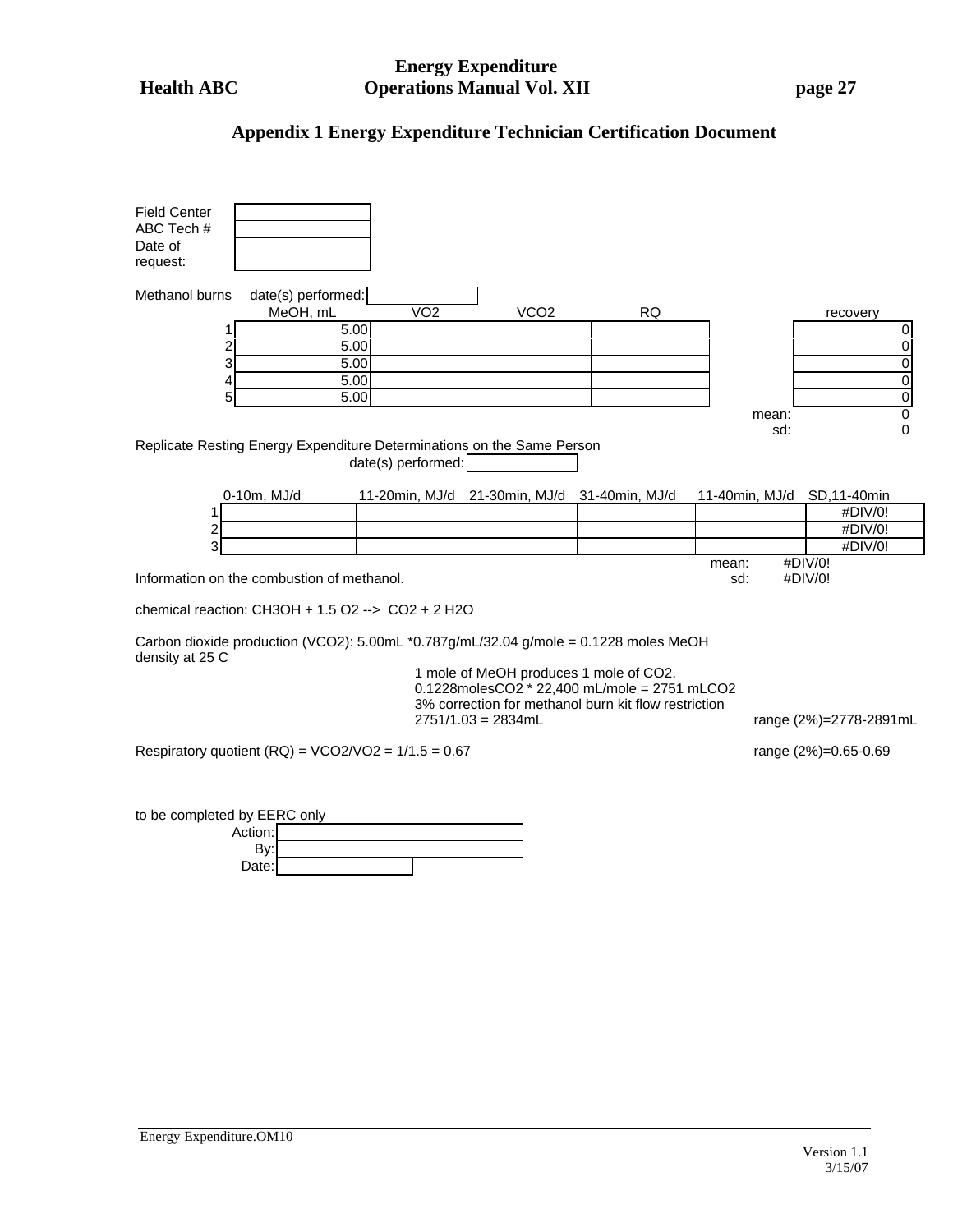#### **Energy Expenditure Health ABC Operations Manual Vol. XII page 28**

# **Appendix 2 Deltatrac Methanol Burn Log**

Field Center: Methanol burn calibrations

| Date | ABC   |           | Previou   Revised   MeOH   VCO2 |      | RQ |          | TheorVC Recovery Change* |      | $New*$ |
|------|-------|-----------|---------------------------------|------|----|----------|--------------------------|------|--------|
|      | Tech# | ${\bf S}$ | pressure                        | mL   |    | O2       | $\%$                     | Flow | Flow   |
|      |       | pressure  | mmHg                            |      |    | $\rm mL$ |                          | Rate | Rate   |
|      |       | mmHg      |                                 |      |    |          |                          |      |        |
|      |       |           |                                 | 5.00 |    | 2834     |                          |      |        |
|      |       |           |                                 | 5.00 |    | 2834     |                          |      |        |
|      |       |           |                                 | 5.00 |    | 2834     |                          |      |        |
|      |       |           |                                 | 5.00 |    | 2834     |                          |      |        |
|      |       |           |                                 | 5.00 |    | 2834     |                          |      |        |
|      |       |           |                                 | 5.00 |    | 2834     |                          |      |        |
|      |       |           |                                 | 5.00 |    | 2834     |                          |      |        |
|      |       |           |                                 | 5.00 |    | 2834     |                          |      |        |
|      |       |           |                                 | 5.00 |    | 2834     |                          |      |        |
|      |       |           |                                 | 5.00 |    | 2834     |                          |      |        |
|      |       |           |                                 | 5.00 |    | 2834     |                          |      |        |
|      |       |           |                                 | 5.00 |    | 2834     |                          |      |        |
|      |       |           |                                 | 5.00 |    | 2834     |                          |      |        |
|      |       |           |                                 | 5.00 |    | 2834     |                          |      |        |
|      |       |           |                                 | 5.00 |    | 2834     |                          |      |        |
|      |       |           |                                 | 5.00 |    | 2834     |                          |      |        |
|      |       |           |                                 | 5.00 |    | 2834     |                          |      |        |
|      |       |           |                                 | 5.00 |    | 2834     |                          |      |        |
|      |       |           |                                 | 5.00 |    | 2834     |                          |      |        |
|      |       |           |                                 | 5.00 |    | 2834     |                          |      |        |
|      |       |           |                                 | 5.00 |    | 2834     |                          |      |        |
|      |       |           |                                 | 5.00 |    | 2834     |                          |      |        |
|      |       |           |                                 | 5.00 |    | 2834     |                          |      |        |
|      |       |           |                                 | 5.00 |    | 2834     |                          |      |        |
|      |       |           |                                 | 5.00 |    | 2834     |                          |      |        |
|      |       |           |                                 | 5.00 |    | 2834     |                          |      |        |
|      |       |           |                                 | 5.00 |    | 2834     |                          |      |        |
|      |       |           |                                 | 5.00 |    | 2834     |                          |      |        |
|      |       |           |                                 | 5.00 |    | 2834     |                          |      |        |
|      |       |           |                                 | 5.00 |    | 2834     |                          |      |        |
|      |       |           |                                 | 5.00 |    | 2834     |                          |      |        |
|      |       |           |                                 | 5.00 |    | 2834     |                          |      |        |
|      |       |           |                                 | 5.00 |    | 2834     |                          |      |        |
|      |       |           |                                 | 5.00 |    | 2834     |                          |      |        |

\*to be completed after consultation with EERC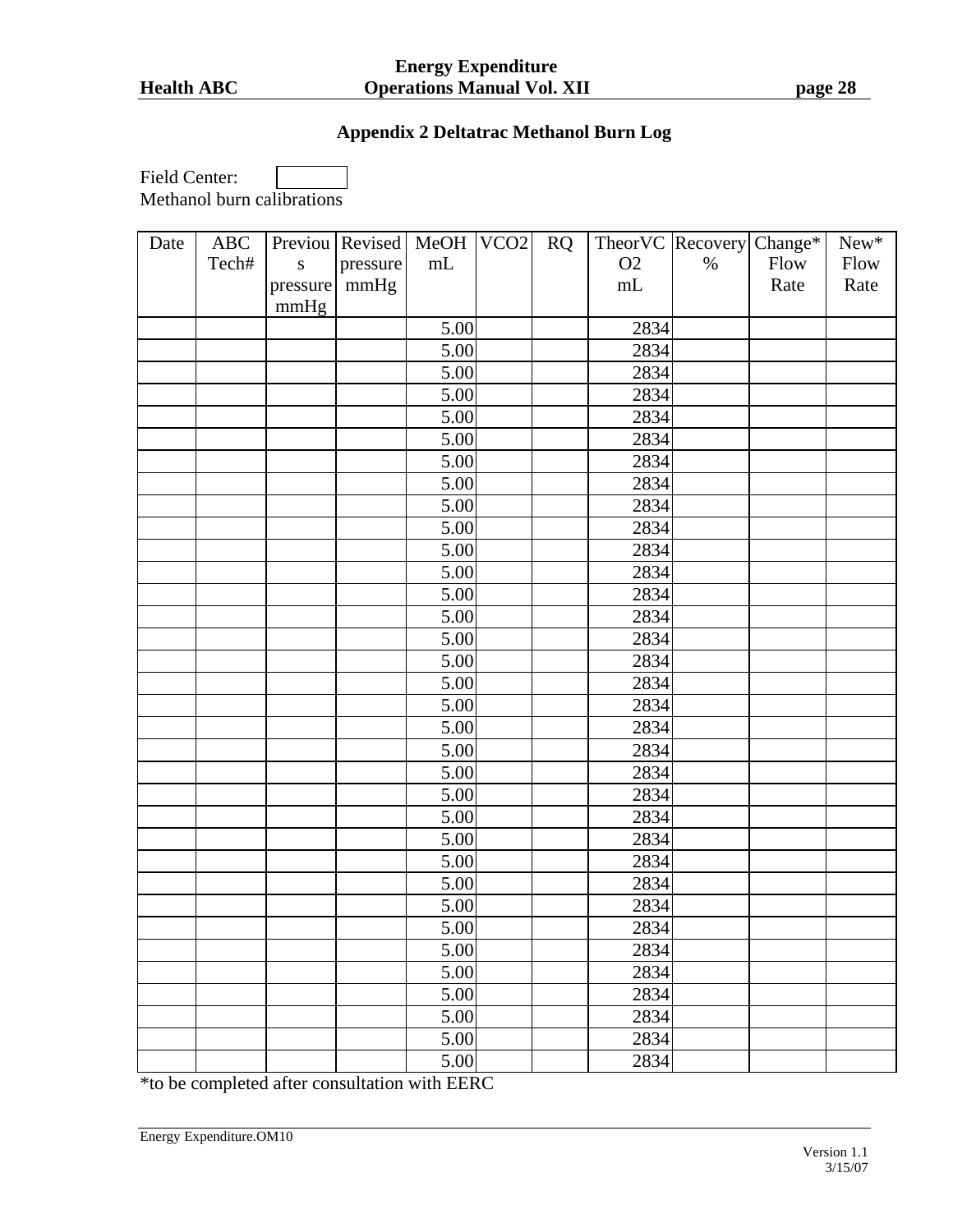# **Appendix 3 Deltatrac Maintenance Log**

All problems and maintenance related to the Deltatrac must be entered in the log.

| Date | <b>Health ABC</b> | Description of problem/description of |
|------|-------------------|---------------------------------------|
|      | Tech ID#          | maintenance performed                 |
|      |                   |                                       |
|      |                   |                                       |
|      |                   |                                       |
|      |                   |                                       |
|      |                   |                                       |
|      |                   |                                       |
|      |                   |                                       |
|      |                   |                                       |
|      |                   |                                       |
|      |                   |                                       |
|      |                   |                                       |
|      |                   |                                       |
|      |                   |                                       |
|      |                   |                                       |
|      |                   |                                       |
|      |                   |                                       |
|      |                   |                                       |
|      |                   |                                       |
|      |                   |                                       |
|      |                   |                                       |
|      |                   |                                       |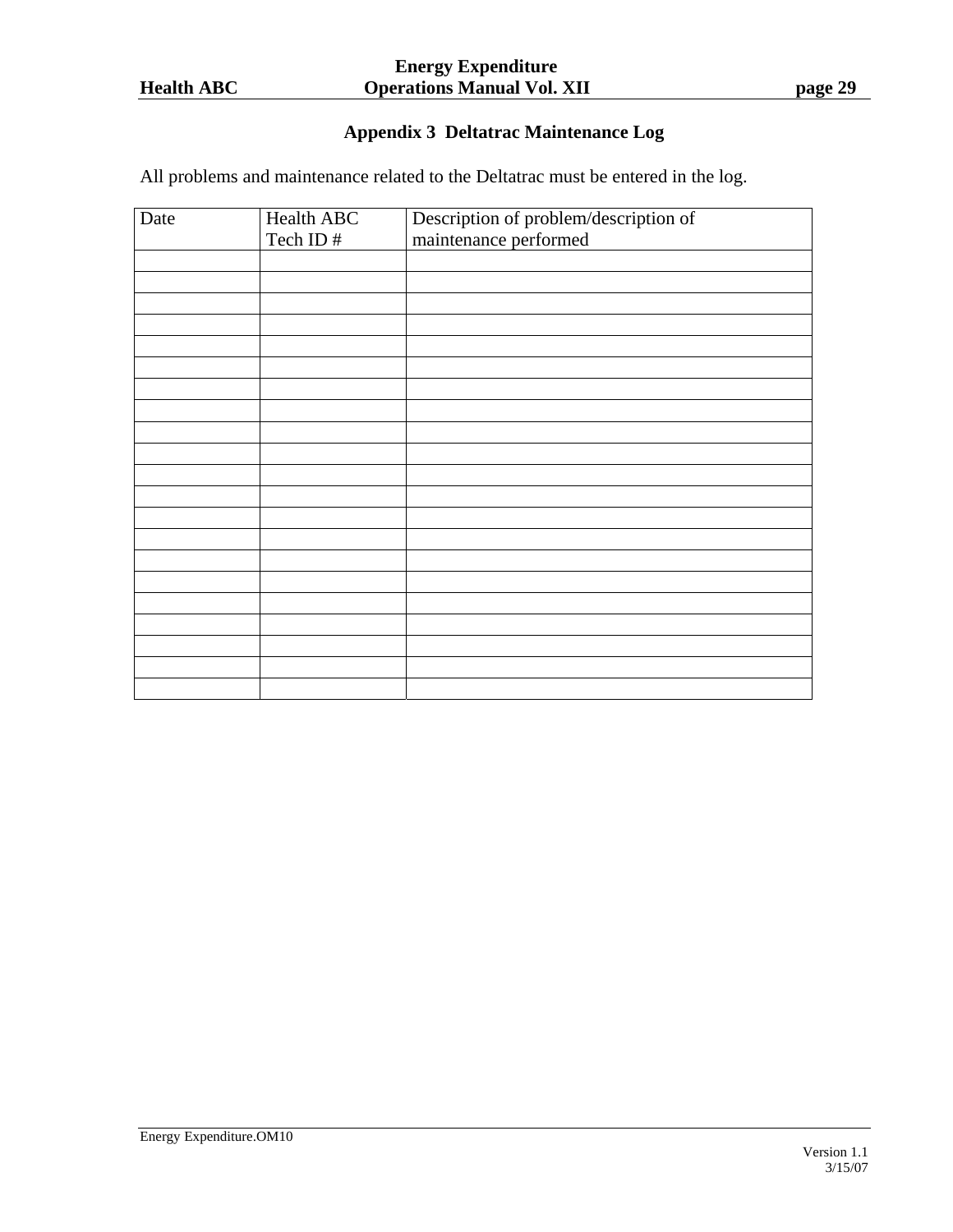# **Appendix 4 Energy Expenditure Protocol Checklist**

## **ENERGY EXPENDITURE VISIT 1-DOUBLE LABELED WATER DOSING**

Day before participant arrives:

Phone reminder regarding appointment and morning fast.

Before participant arrives:

- Preweighed bottles of doubly-labeled water for each participant weight range.
- Rinse water (50 mL)
- A can of Sustical or Ensure and cup for drinking
- 4 screw capped urine cups
- 1 red top blood collection tubes, needles and syringes for 3 blood draws
- 5 Cryotubes for specimen storage
- 5 Pasteur pipettes
- Ziplock bag.
- Year 10 Energy Expenditure Visit 1 form
- SenseWear armband is ready to be initialized
- **•** New AAA battery
- **•** Year 10 Pre-screener for SenseWear Armband
- **•** Year 10 SenseWear Armband Distribution form

After participant arrival:

- Ask exclusionary questions on data form
- Explain procedure
- Obtain informed consent
- Retrieve participant's weight from examine station and record on Year 10 Energy Expenditure Visit 1 form.
- Obtain a urine specimen. Cap and label the container with participant's HABC Enrollment ID# and acrostic, specimen number (U0), date and time and place in temporary storage.
- Ask the participant to drink all of the doubly-labeled water from the preweighed bottle.
- If any labeled water spills, mop up with the preweighed tissue in the ziplock bag. Return tissue to bag and seal.
- Place about 50 mL of water in the dose bottle, cap and mix. Ask the participant to drink the rinse water.
- 1 hour after the dose. Provide the participant with an 8 oz can of Sustical or Ensure and allow them to drink this. The Sustical or Ensure is provided for the participant's comfort, but is not required. They can drink water, tea, or coffee if they prefer.
- 2 hours after the dose. Obtain a urine specimen. Cap and label the container with participant's HABC Enrollment ID#, acrostic, specimen number, date and time, and place in temporary storage.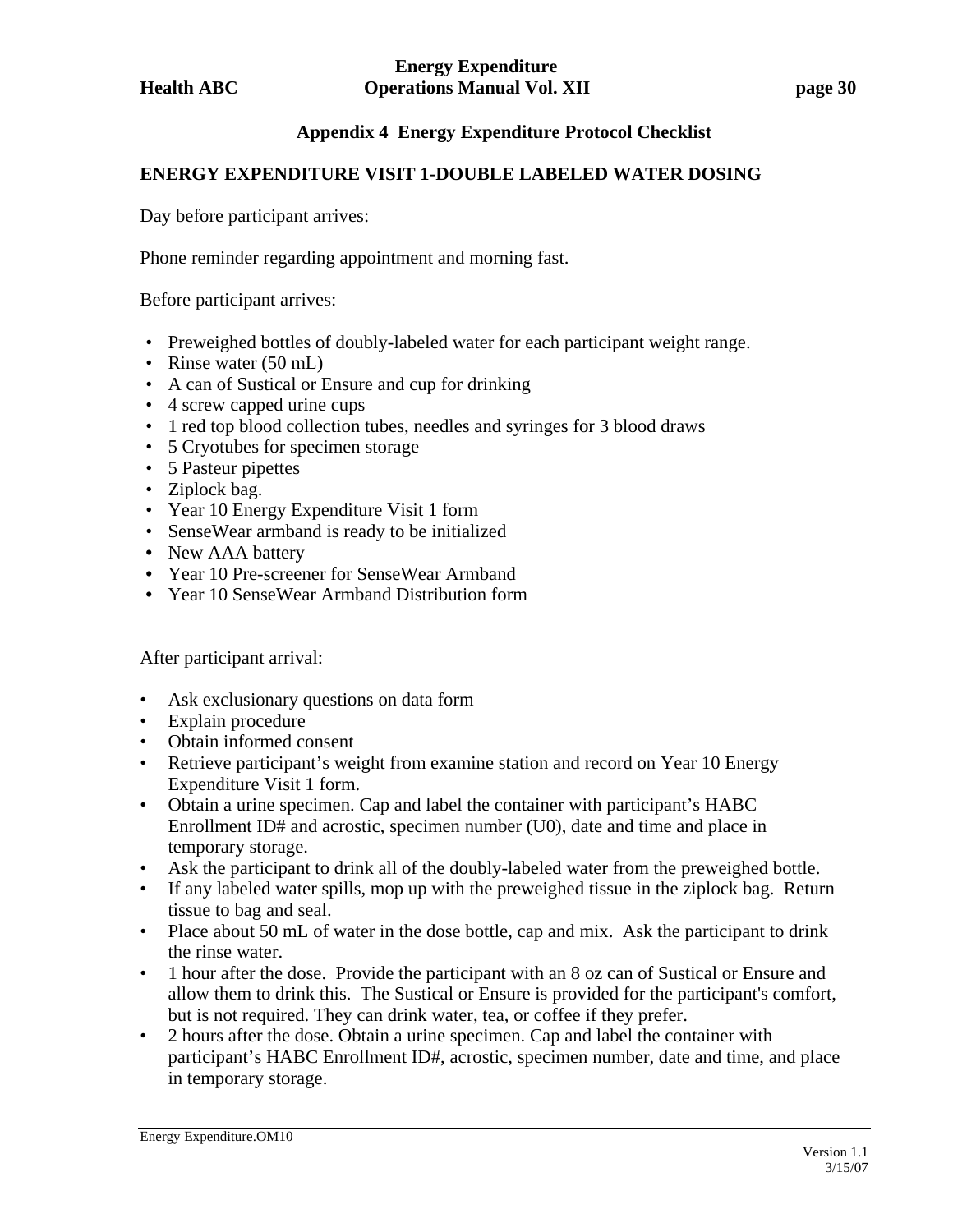- Offer the participant 6 ounces of water, tea, or coffee. Record time and volume consumed.
- 3-4 hours after the dose. Obtain a urine specimen. Cap and label the container with participant's HABC Enrollment ID# and acrostic, specimen number, date and time and place in temporary storage. Obtain a 7 mL blood specimen in red top tube. Label the container with participant's HABC ID# and acrostic, specimen number (S1) date and time and place in temporary storage.
- **•** Place the SenseWear armband on the participant at the same time you attach the three other monitors (Actigraph, Actiheart, and Polar heart rate monitor) and complete the Year 10 SenseWear Armband Distribution form.
- Check that all specimens are labeled and that the Year 10 Energy Expenditure Visit 1 form has been filled out.

After participant leaves:

- Aliquot 4 to 4.5 mL of each urine specimen to the appropriately labeled cryotube (i.e., HABC Enrollment ID#, specimen number). NOTE: A NEW CLEAN AND DRY PIPETTE MUST BE USED FOR EACH SPECIMEN TO AVOID CROSS-CONTAMINATION. Seal the tube, dry the outside of the tube and place in a ziplock bag. Store the tubes in a freezer (about –10 degrees C).
- Centrifuge the blood specimen to separate serum.
- Carefully transfer each serum specimen to the appropriate Cryotube. Seal the tube, dry the outside of the tube and place in a ziplock bag. Store the tubes in a freezer (about  $-10$ ) degrees C).
- Bi-weekly, send the Year 10 Energy Expenditure Visit 1 forms and specimens to the EERC.

## **ENERGY EXPENDITURE VISIT 2-RESTING METABOLIC RATE AND SPECIMEN COLLECTION**

Day before participant arrives:

Phone reminder about appointment and overnight fast.

Prior to participant arrival:

- The Deltatrac metabolic monitor is "warmed-up."
- Check printer power and turn on if not already on.
- The printer is loaded with paper and Inkjet print head is writing clearly.
- Presence of a spare printer ink replacement unit.
- Set the top of the page.
- The plastic bubble and hoses are clean and clear and connected.
- Check that the mixing chamber inlet plug is in place
- The water trap is not more than half-full. Empty if more than half-full.
- The flow selector wheel (on rear) is in the adult mode (40 L/min)
- The bed is clean, functional and in the recumbent position with knees up.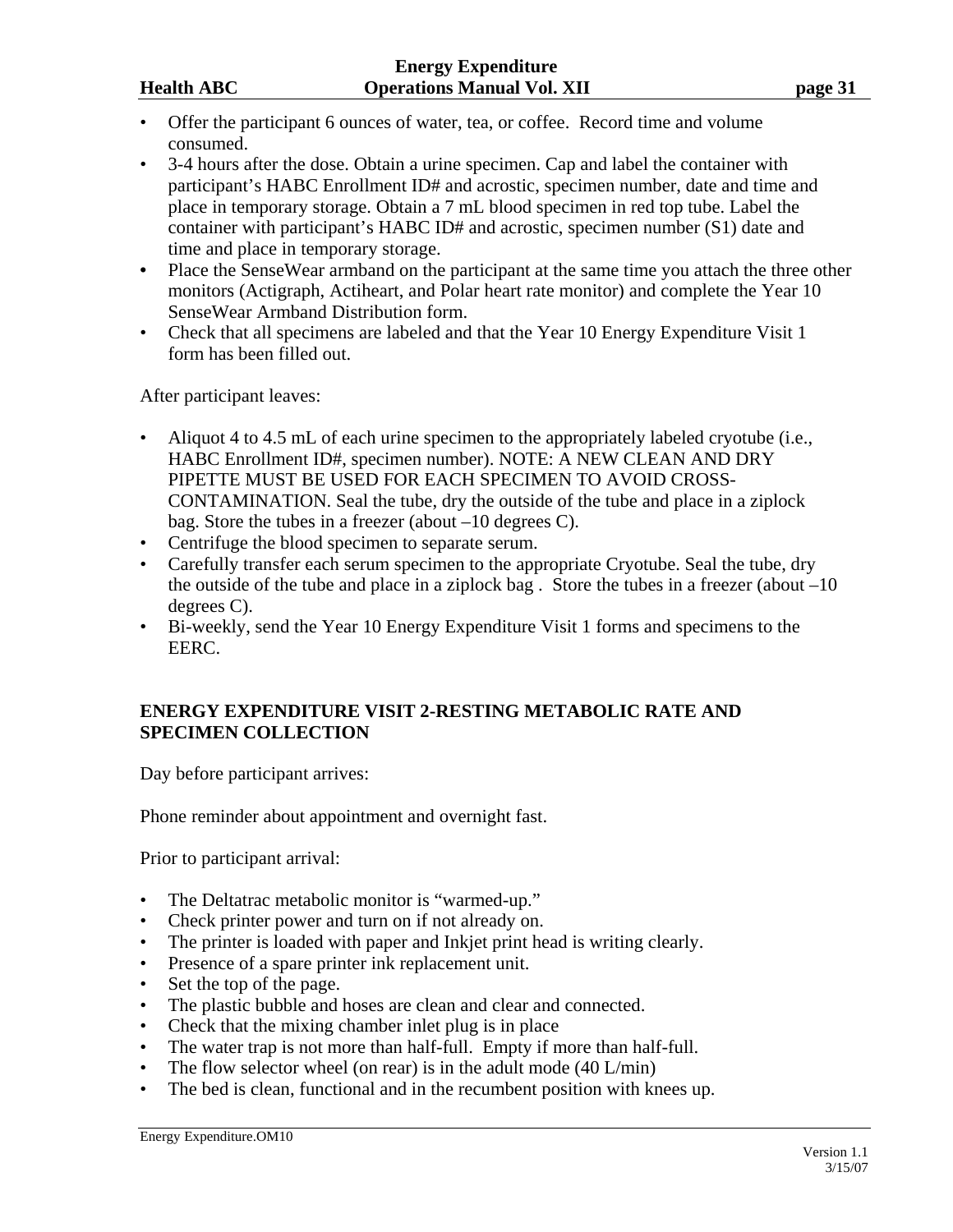### **Energy Expenditure Health ABC Operations Manual Vol. XII page 32 page 32**

- The Year 10 Energy Expenditure Visit 2 Form is available.
- Check that the exam room is quiet, free of distracting activity, dimly lit, and temperature between  $24-27$  <sup>O</sup>C (75-81 <sup>O</sup>F).
- 2 screw capped urine cups and related material for urine collection.
- Hospital gown
- 2 Pasteur pipettes
- 2 Cryotubes for specimen storage.
- **•** InnerView software for the SenseWear armband is up and running.
- **•** SenseWear armband USB cable is connected to the computer and ready to be connected to the armband.
- **•** Year 10 SenseWear Armband Return and Reading form is available.
- **•** A new AAA battery is available, if needed, for data retrieval from SenseWear armband.

After participant arrives:

- **•** Ask compliance questions on Year 10 Energy Expenditure Visit 2 Form
- **•** Weigh the participant in a hospital gown.
- Obtain a urine specimen. Cap, label (HABC Enrollment ID#, acrostic, specimen number [U4], date and time), and place in temporary storage.
- Ask the participant to rest quietly in bed for about 30 minutes.
- If the participant feels cold, offer them a blanket. If the participant feels hot, alter the environment to insure that they do not sweat.
- Administer the rest of the Year 10 Energy Expenditure Visit 2 interview during the 30 minute rest period.
- If the participant weighs in excess of 120 kg, change the Flow Selector Wheel to the obese range (80 L/min).
- Check the setting on the Deltatrac.
- Perform an autocalibration of the metabolic monitor.
- Remind the participant that the measurement will last 40 minutes and they must lie relatively still and not talk, but remain awake for the measurement.
- Write HABC ID#, acrostic and date on two sheets of paper and place in printer
- Set up Actiheart in 'step test' mode, start time to begin at 15 minutes into RMR measurement
- Place Actiheart on participant remembering to ground (touch electrode with finger)
- When Actiheart software reaching 15:00 minutes, place bubble over participant's head and spread plastic drape as flat as possible to minimize leakage
- Measure Resting Metabolic Rate
- Record room temperature in  ${}^{0}C$ .
- The technician must remain with the participant and monitor gas flow alarms and visually check for labored breathing to insure that gas flow does not fail.
- If the participant does talk, lift their arms to scratch an itch, shift their weight to prevent stiffness etc, indicate the time and movement on the printout using a pen or pencil.
- Ask the participant to sit upright.
- Help the participant to their feet and be sure that they steady. Remember that they have fasted and there is a small risk of hypoglycemia.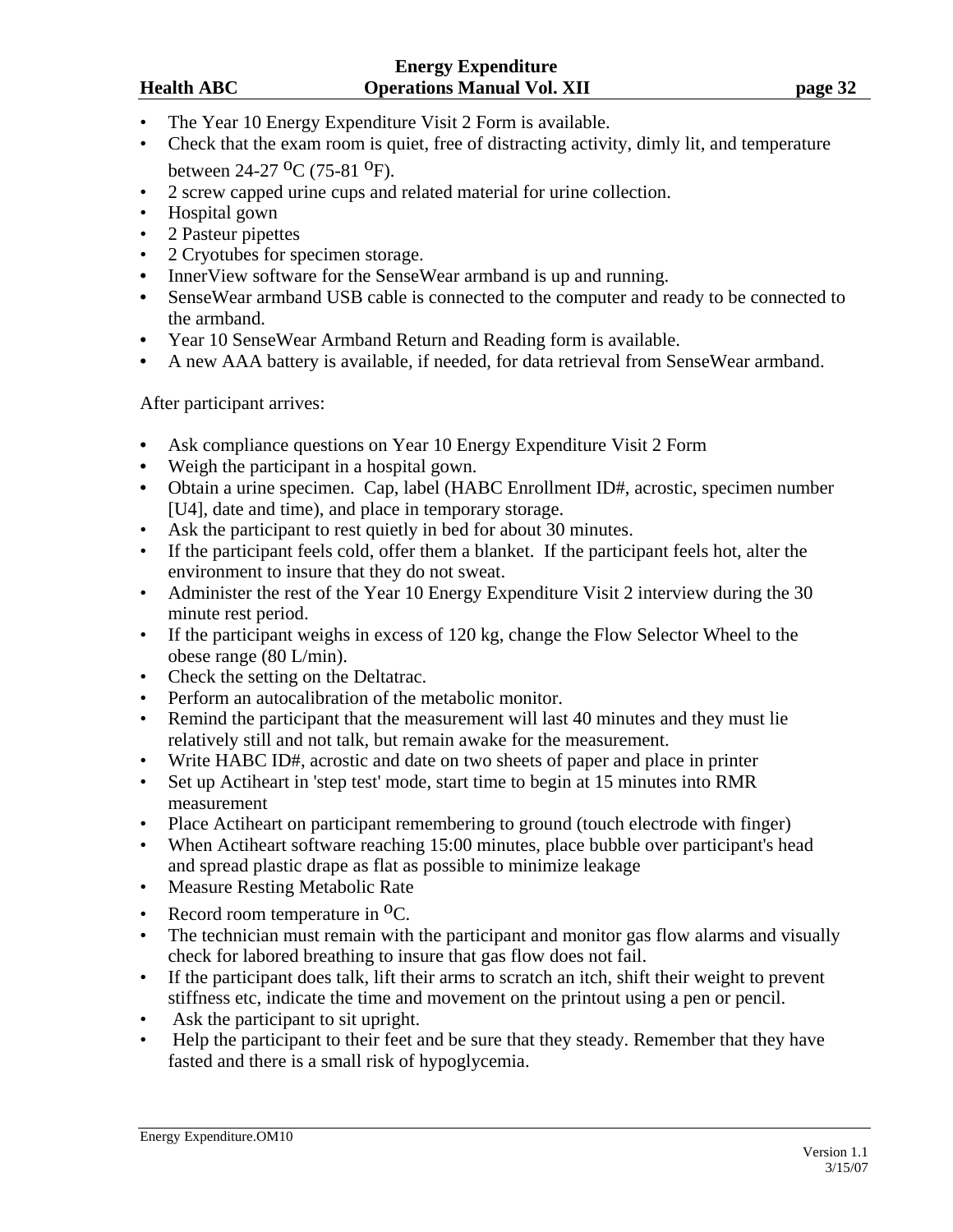- Obtain a second urine specimen. Cap, label (HABC Enrollment ID#, acrostic, specimen number [U5], date and time), and place in temporary storage.
- Check that the Year 10 Energy Expenditure Visit 2 form is complete and all specimens are labeled.
- Download the data from Actiheart monitor, noting in Comments section if not exactly 15 minutes into the resting energy expenditure protocol. Review trace.
- Remove electrodes and place Actiheart unit on multicharger.

## After participant leaves:

- Carefully transfer each urine specimen to the appropriate cryotube. Seal the tube, dry the outside of the tube and place in a ziplock bag . Store the tubes in a freezer (about –10 degrees C). NOTE: Use clean and dry pipettes for each specimen to avoid contamination.
- Check that Actiheart printout is legible. See Section 5.5 for details.
- Turn off the printer power.
- Confirm that the metabolic monitor is the measurement OFF mode.
- Leave the metabolic monitor power on.
- While wearing gloves, wipe the inside of the plastic bubble with a towel dampened with 2% Glutaraldehyde solution. Invert and allow to air dry or wipe dry if a second use is imminent.
- Attend to bedding.
- Bi-weekly, send the RMR printout and Year 10 Energy Expenditure Visit 2 Form to the EERC

Bi-weekly, send the urine and serum specimens to the EERC.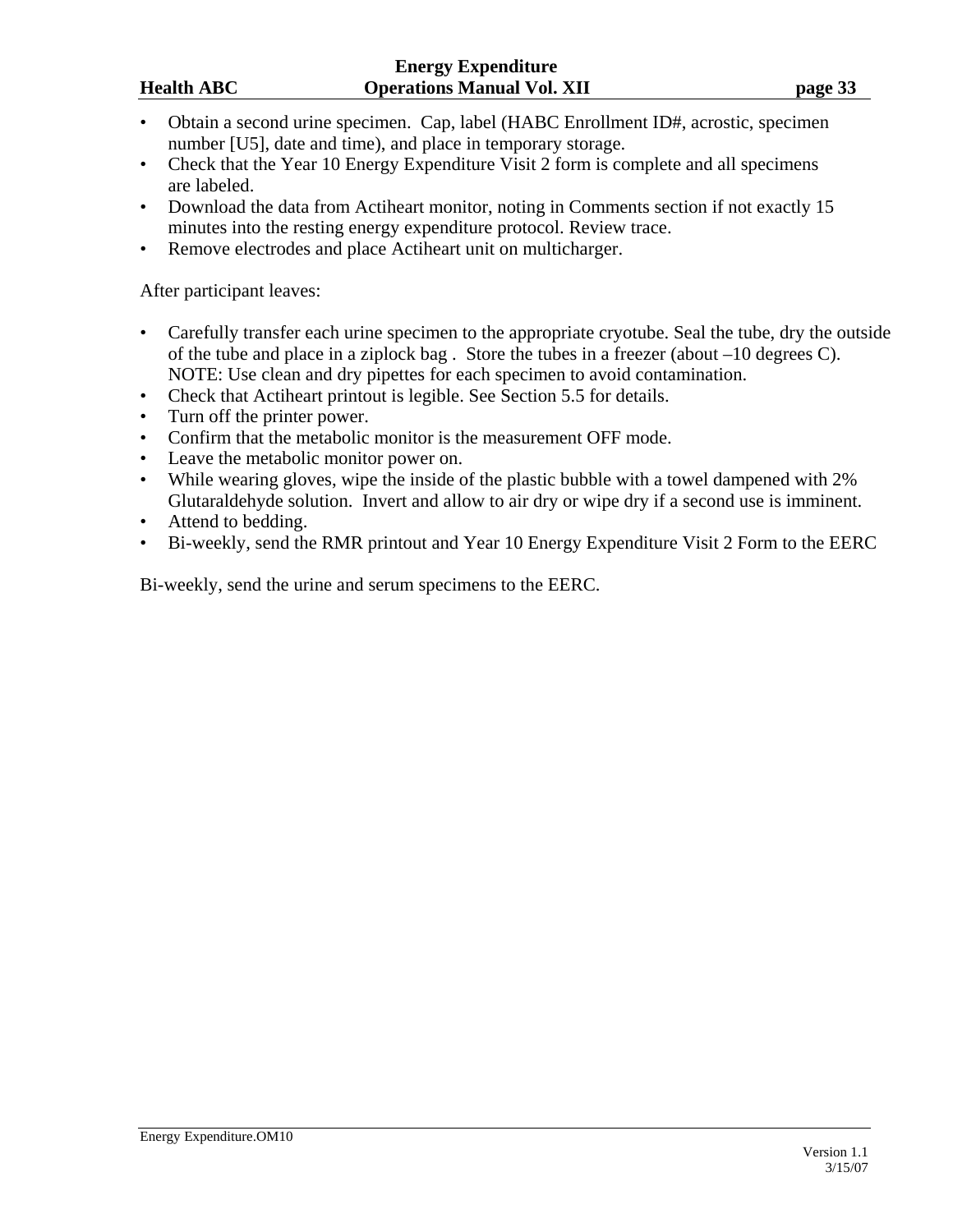## **Appendix 5 Frequently Asked Questions**

What is the special water?

This is heavy water. How quickly it leaves your body in your urine allows us to measure how much energy you use. There are no known hazards other than a few minutes of dizziness that affects about 1 person out of a hundred. It is considered so safe that it has been used in babies as small as 4 lbs.

Is the water radioactive?

No, the water contains safe, nonradioactive, stable atoms of oxygen and hydrogen. These are not toxic and pass completely from your body within a month.

Do I have to take anything? Yes, you swallow the special water. See #1 for details

Why can't I eat breakfast?

This will increase your rate of metabolism and makes it difficult to compare results between participants.

Can I drink xxx before I come? (fill in the blank) You may have a glass of water or a cup of DECAFFEINATED coffee. You may not add cream or sugar (artificial sweeteners are OK) or drink beverages that contain sugar or other calories.

But I can't function without my coffee (tea). Most people do OK if they have a cup of DECAFFEINATED coffee or tea in place of their regular brew.

Can I eat xxx before I come in? (fill in the blank) No, you can brush your teeth, but eating any foods during the time we tell you to fast will affect the tests.

Can I sleep during the measurement of resting metabolic rate? No, this will cause a decrease in metabolic rate and make it difficult to compare results between participants.

How long will each visit take? Visit 1-about the same time as your clinic visit – 4 hours. Visit 2-about 1-2 hours.

How long will it take to get the results?

We tell you about your resting metabolic rate after visit 2. It may take 6-8 weeks to complete the analyses for the measurement of total energy expenditure.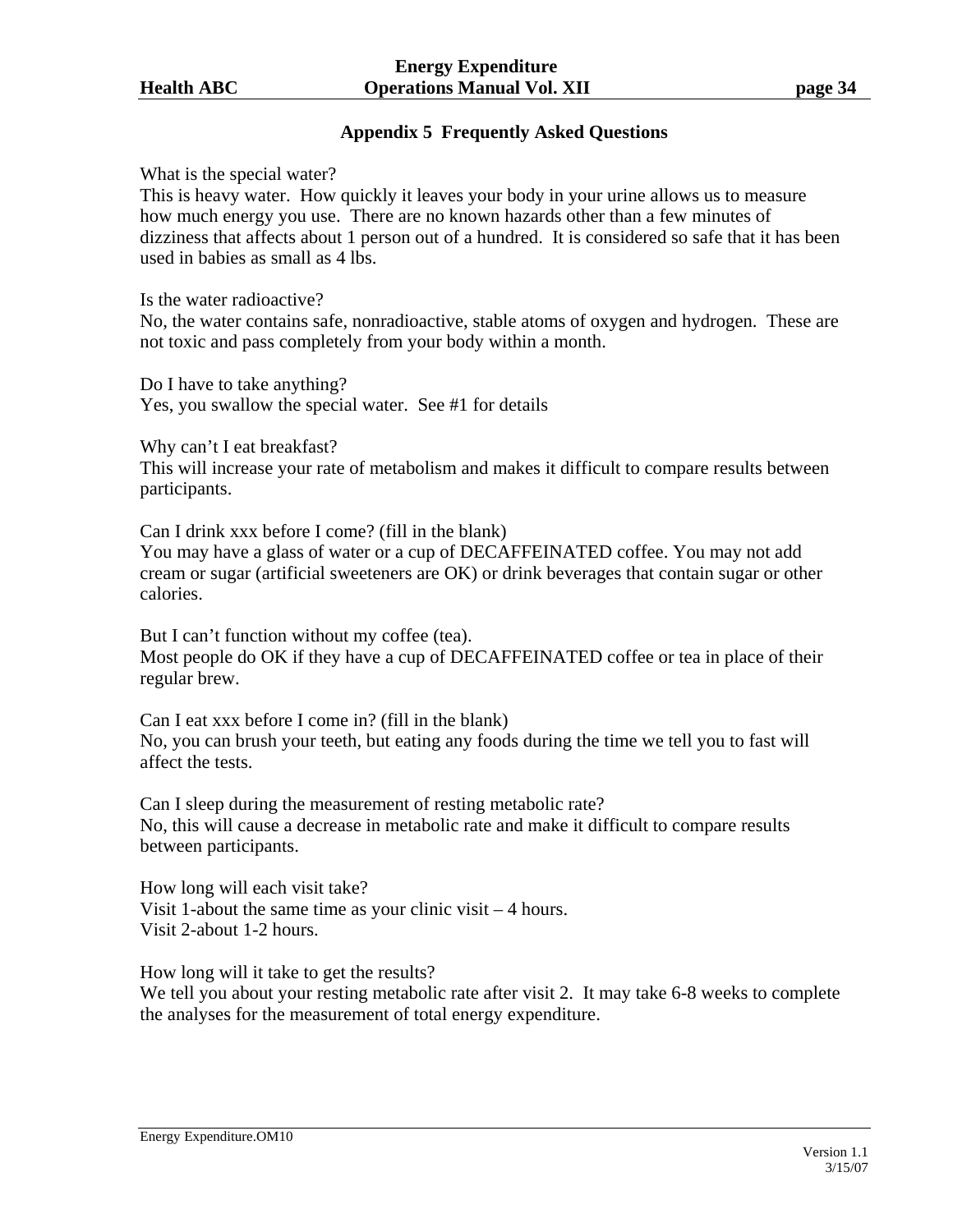### **Appendix 6 Specimen collection and tracking logs**



# **YEAR 10 ENERGY EXPENDITURE SPECIMEN COLLECTION AND PROCESSING VISIT 1**

Label each collection cup, collection tube, and cryovial with the following:

- + HABC Enrollment ID#
- \* Date of specimen collection
- + Time of specimen collection
- \* Specimen # (i.e., U0, U1, U2, U3, or S1)

#### 1. Urine collection

| Collection cup # | 50 mL or more | Volume in cup<br>Less than 50 mL | None |
|------------------|---------------|----------------------------------|------|
| U0               |               |                                  |      |
| U1               |               |                                  |      |
| U <sub>2</sub>   |               |                                  |      |
| U3               |               |                                  |      |

#### 2. Urine processing

| Cryovial # | Volume<br>(Type: 5 mL) | To          | Volume in Cryovial<br>4.0 to 4.5 mL Less than 4.0 mL None |  |
|------------|------------------------|-------------|-----------------------------------------------------------|--|
| U0         | 4.0 to 4.5 mL          | <b>EERC</b> |                                                           |  |
| U1         | 4.0 to 4.5 mL          | <b>EERC</b> |                                                           |  |
| U2         | 4.0 to 4.5 mL          | <b>EERC</b> |                                                           |  |
| U3         | 4.0 to 4.5 mL          | EERC        |                                                           |  |

#### 3. Serum

| Collection tube # | l Crvovial # | Vol.<br>(Tvpe: 5 mL)        | ۱o | Volume in Cryovial<br>4.0 to 4.5 mL Less than 4.0 | None |
|-------------------|--------------|-----------------------------|----|---------------------------------------------------|------|
| S1                | S1           | 4.0 to 4.5 mL $\mid$ EERC i |    |                                                   |      |

EERC is the Energy Expenditure Reading Center at the University of Wisconsin in Madison.

Energy Expenditure Visit 1 Laboratory Processing  $9/21/06$